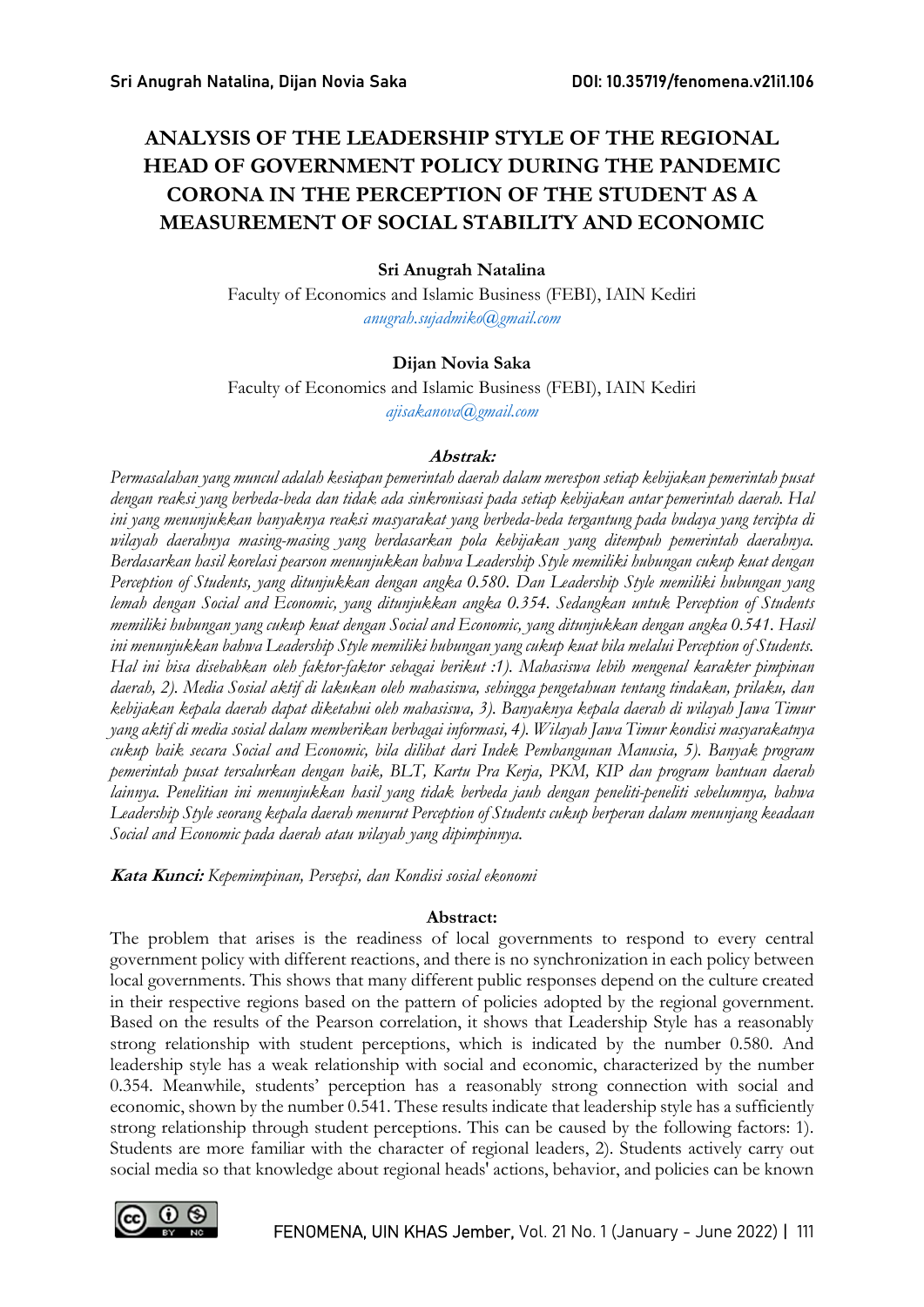by students, 3). The number of regional leaders in the East Java region who are active on social media provides various information, 4). The East Java region is in good condition socially and economically, when viewed from the Human Development Index, 5). Many central government programs are well channeled, BLT, Pre-Employment Cards, PKM, KIP, and other regional assistance programs. This study shows results that are not much different from previous researchers. According to student perceptions, the leadership style of a regional head is entirely instrumental in supporting the social and economic conditions in the area or region he leads.

Keywords: Leadership, Perception, and Socio-economic Conditions

# Introduction

A government aims to create economic development and the community's welfare. Todaro, in his research, revealed that economic development is the stages and processes of various sectors or multidimensional that can cause changes in an economic structure, social, social, institutional, economic growth, and equitable development.<sup>1</sup> Regarding the state's role in the economy, Muhammad Al Mubarak, in the book of Nizam al-Islam, states that the country is one of the three pillars of the Islamic economic system together with faith (moral) and the principles of financial organization.<sup>2</sup> The Qur'an, as the first source of Islamic teachings, describes the state's agriculture in the market mechanism and the economy in general. In this context, in the book Nizam al-Islam al-Iqtisadi, Al-Mubarak quoted a Quranic verse surah Al-Hadid verse 25.

We need a leader in a government that can accommodate these goals. Many definitions describe the leader. A leader is an underdog or figure in an organization or part of a member of society with a name widely known globally, directly and indirectly.<sup>3</sup> Meanwhile, the existence of a leader can be interpreted or act as a behavior carried out and done by a person by the expectations and conformity with the wishes of the community on its position.<sup>4</sup>

In its development, a government makes a regulation addressed thoroughly to all areas in the region. So that the local government will reflect the policies set at the central government, the problem that arises in every area in the digest and implement the regulations will be different. This difference can be caused by: 1) culture of the region, 2). character/leadership style, 3). human resources and natural resources of the area, 4). characteristics of society. Likewise, the concept of economic development in the region is a stage and process of partnership between local governments, communities, and the private sector. Leadership style will influence the leadership

<sup>&</sup>lt;sup>1</sup> Michael P. Todaro dan Stephen C. Smith, Economic Development : Pembangunan Ekonomi di Dunia, 12 ed. (Jakarta: Erlangga, 2014).

<sup>2</sup> Muhammad Al-Mubarak, Nizam al-Islam, al-Hukm wa al-Dawlah, Beirut: Dar al-Fikr, 1989.

<sup>&</sup>lt;sup>3</sup> Wirawan, Kepemimpinan: Teori,Psikologi, Perilaku Organisasi,Aplikasi dan Penelitian, 1 ed. (Jakarta: Raja Grafindo Persada, 2013), 9.

<sup>&</sup>lt;sup>4</sup> Veithzal Rivai Zainal, Kepemimpinan dan Perilaku Organisasi, 2 ed. (Jakarta: Raja Grafindo Persada, 2013), 148.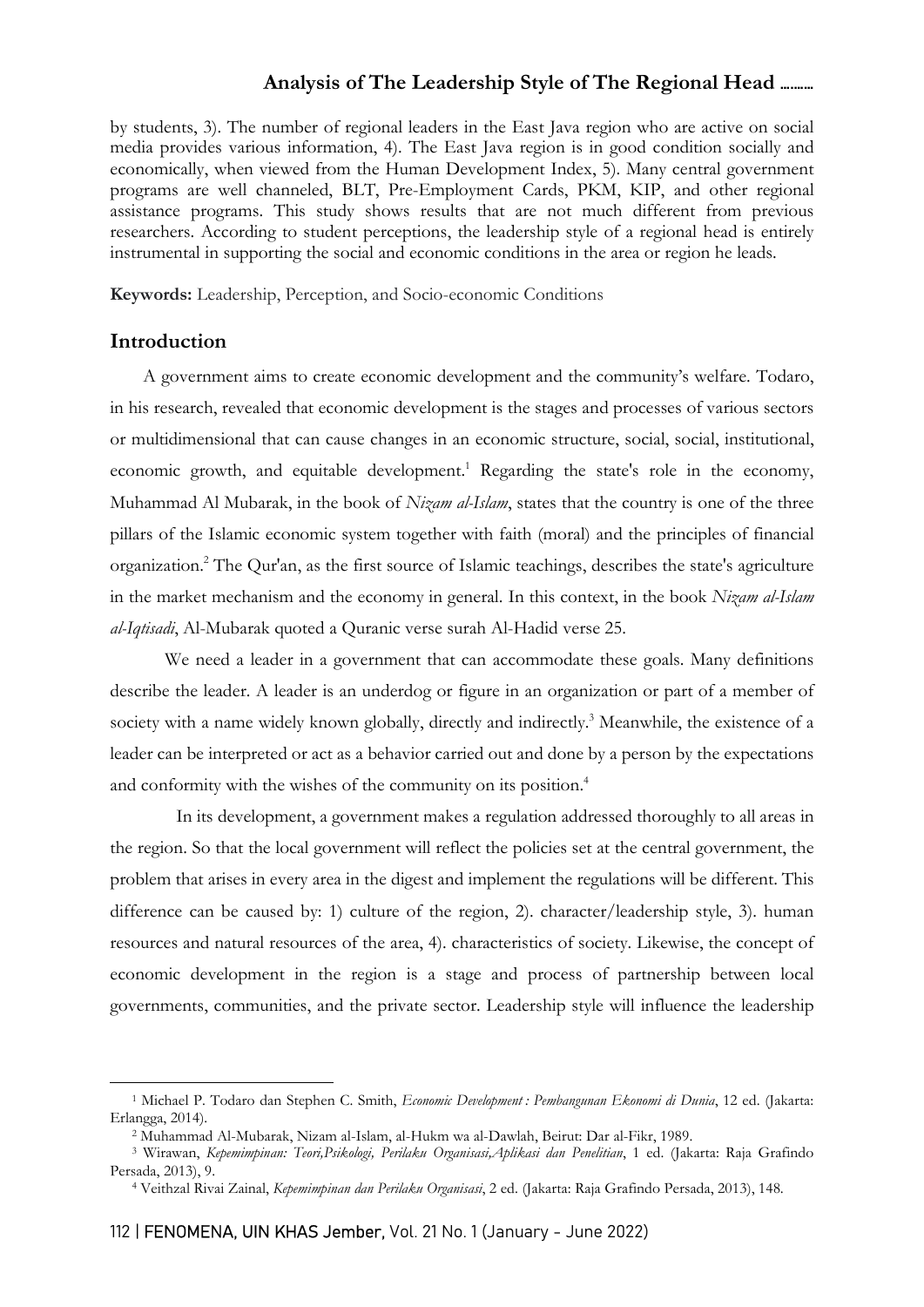style of a society.<sup>5</sup> At the same time, the concept of Islamic economics outlines the top of the highest leadership decision-making, namely promoting deliberation, but still a lot of leaders that are difficult and unable to accept suggestions and feedback, and criticism from the community.<sup>6</sup>

Indonesia is one of the countries struggling to fight the Corona pandemic. A health crisis is happening globally, and almost all countries are affected. When described then the pandemic Corona much defines it as an outbreak of a disease that causes the body and the human body to be exposed to the virus will have symptoms similar to the symptoms of the disease in influenza. And the condition is not due to bacteria, but the cause is a virus known as the Corona. This Virus enters the family Coronaviridales that can be transmitted in all living creatures, especially in a clump of mammals, including humans. In the human body, ways in which this virus will work cause infection of the respiratory tract or attack the respiratory tract, which initially has symptoms that may be overlooked, such as fever, flu, and cough dry. This difference is spreading in the body that has been infected will be quickly within the human body when the antibodies of the human being are weak, or the man had a history of congenital disease.

A health crisis has a fatal impact and results in almost all the sectors experiencing the effect. Since the emergence of the health crisis in early 2020, the economy until its stability has been disrupted. This is indicated by the number of companies that lay off employees; many businesses could not continue their efforts. The economic growth of Indonesia Country is experiencing a slowdown; this is caused by many factors macro-economic form of export of the country decreases, the country's import decreased, while the community is still very wasteful and investment patterns that occur are not experiencing growth but the tendency of slowing down. Then the impact of the economic slowdown, this is the number of the company to improve efficiency by reducing the amount of labor, doing the reconditioning work, the level of purchasing power decreases so that the emerging social problems such as many societies are starving, and other social issues are increasing, such as theft, mugging, and others.

The economy of Indonesia was corrected with the health crisis because economic growth is very low. Based on ratings and measurements made by an institution that focuses on economic research, CORE or Center of the Reforms on Economic convey that the economy will grow only minus 2 % and a maximum of 2 % in Indonesia. The prediction results will make the Country of Indonesia perform a variety of policies related to preventing the Coronavirus. This is appropriate to consider a variety of sectors. In line with reviews of the government represented by the statement

<sup>5</sup> Mohammad Amir Furqon dan Moh. Amin Qudbi, "Pengaruh Gaya Kepemimpinan Terhadap Kinerja Masyarakat Pada BUMDES Rombasan Sumenep," Makro: Jurnal Manajemen dan Kewirausahaan 3, no. 1 (2018): 109–21, https://doi.org/10.36467/makro.2018.03.01.07.

<sup>6</sup> Nuning Setiyorini, "Analisis Gaya Kepemimpinan Perspektif Ekonomi Islam Pada UMKM Pengrajin Tas UD Grafika Ponorogo" (Tesis/Disertasi, IAIN Ponorogo, 2020).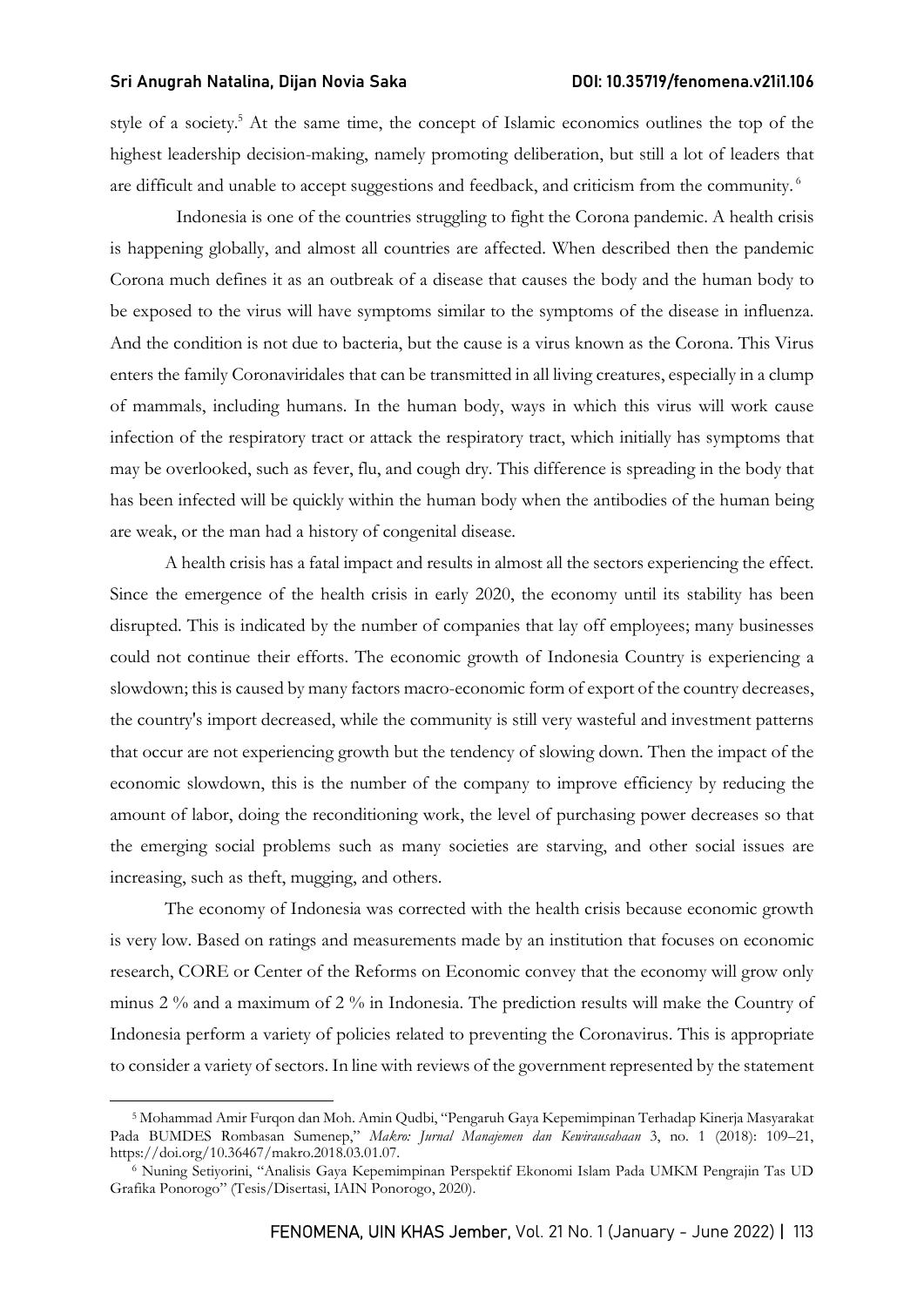of the Minister of Finance, said that the economic growth of the state of Indonesia can only grow to a maximum of 2.5% of even the worst possibility is 0%, this would happen if the government could not take policy concrete in overcoming the pandemic Corona. The policy made by the government, many of which have been executed to provide a stimulus in all sectors. Sector the main focus is the sector of UMKM and banking. On the run is to provide working capital to UMKM and debt restructuring UMKM/companies in banking. Global conditions are also accounted for the deterioration of the economy of Indonesia is the decline in the price of oil and gas the world through the numbers to USD 30 per barrel, in addition, it shows the flow of capital out throughout the last 6 months it offers a lot of the selloff by foreign investors until it reaches the Rp. 16 billion. This shows negative sentiment that the level of confidence of foreign investors is declining, and many companies will have capital difficulties. The world market is experiencing panic, which can also impact Indonesia's country due to many government bonds held by foreign investors to reach 38.5%. If there is a simultaneous sell-off, the government will experience an economic crisis, as ADB or the Asian Development Bank reviewed.

Sectors of the economy most affected are household consumption with the phenomenon of the number of layoffs, the adjustment of wages cause unemployment and poverty. Another sector that is also highly affected is the informal sector; many businesses can no longer survive because the revenues are declining, so a lot of the informal sector cannot make payments on its credit. Regulation start laid out by the government through the authorization of the Central Bank and the FSA to anticipate and maintain economic stability.

Indonesia, in its government system, has implemented regional autonomy. Each region reserves the right to make policy the derivative itself to adjust to the conditions in the territory of the concept of the central government's policy. The situation is now almost in each region, regional leaders did not come from official careers, but there are many parties outside the authorized job. This will be one of the problems associated with the pattern of leadership. The problem is the leading policy of the areas is not based on a rule or regulation of governmental administration. Much-needed regional leaders who can quickly adapt to the policy and the government budget pattern. Another problem that arises is local governments' readiness to respond to each central government policy with different reactions, and there is no synchronization in each policy between local governments. This shows the number of responses of other communities depending on the culture created in the territory of each region based on the pattern of the policies pursued by the area's government.

East Java is one of the provinces where the Coronavirus is still relatively high. At the beginning of the emergence of the coronavirus in Indonesia, East Java Province (May 2020) shows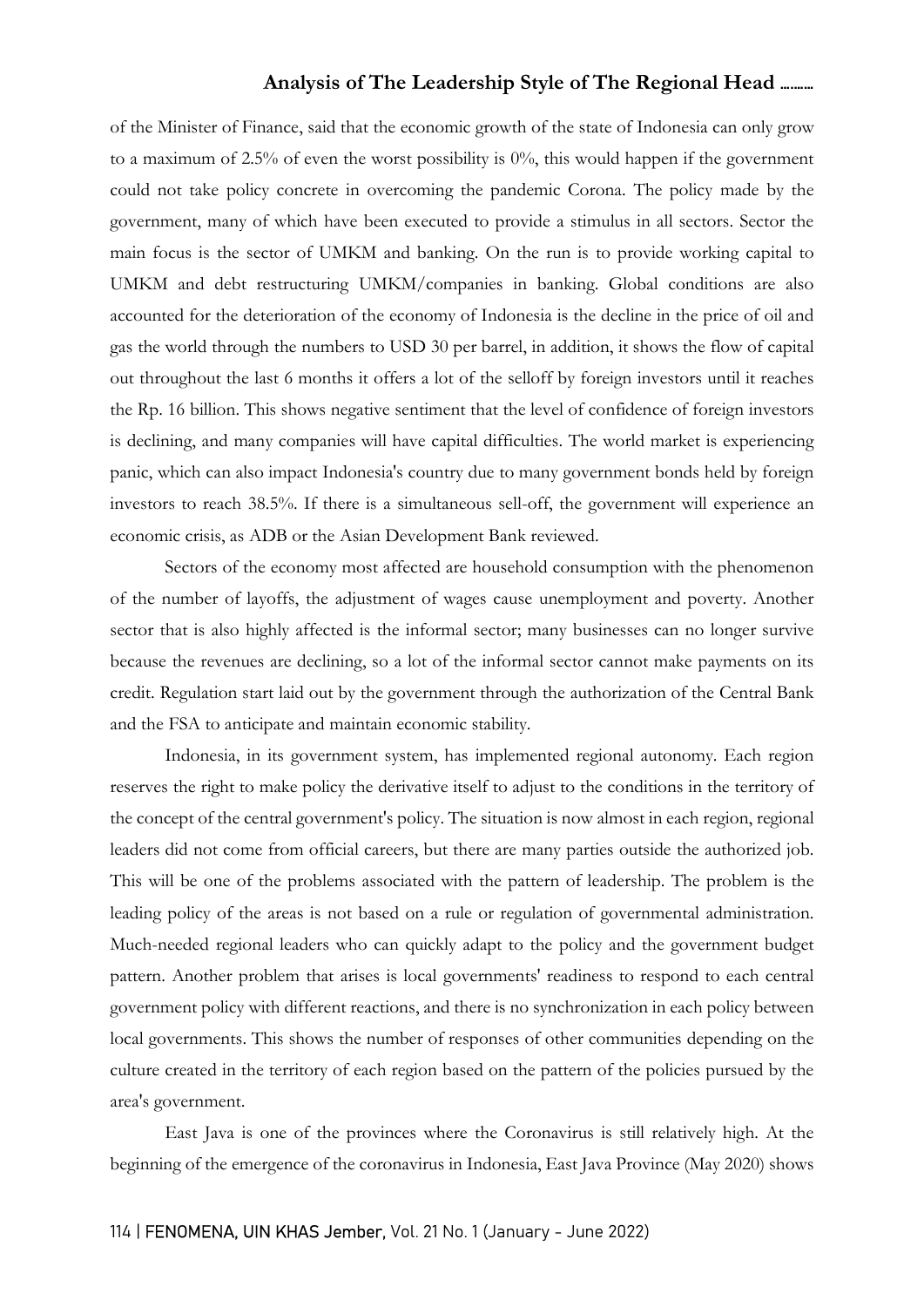the total number of people in monitoring (ODP) as much as 19.585 persons, Patients under surveillance (PDP) as much as 3.131 persons, confirmed as much as 1.031 persons, recovered as many as 165 persons and who died as many as 107 persons. For the City of Kediri, based on these data indeed not the most a lot of the people exposed to the Corona Virus, it is precise with such circumstances would pose the question, does the number of people affected by the Corona Virus due to the presence of the correct policy of the head of the region in preventing the transmission of the Corona Virus to the community as well as how the head of the region in dealing with the pandemic Corona is either in the process of implementation of policies of the central government which is further applied in the area or collaborate policy of the central government and the regions.

Kediri city and some cities in East Java is one of the regions led by a mayor or regent, who was still relatively young, with the age of which is still at about 40 years. Like Banyuwangi, Nganjuk, Trenggalek, and others are led by the head of the region, which is still young. This current Era shows the phenomenon that the community gives more appreciation to the leaders of the young, such as governor of Central Java Mr. Ganjar Pranowo, Governor of West Java Mr. Ridwan Kamil, mayor of Surabaya, Mrs. Tri Rismaharani, Mr. Azwar Annas Regent of Banyuwangi and many more young leaders. They are now being much in demand by the public. Kediri city became one of the cities led by a young Mayor. A notorious Program of the Government of Kediri is the Community Empowerment Program (Prodamas). Every Neighborhood Association (RT) program was given the trust of several funds to realize the agenda of the construction of the self. Another program that is no less phenomenal is the speedy administration service. For example, the maintenance of the death certificate/birth and identity card (KTP) in 1 (one) day to wait.

The pattern of leadership that is running on the head of each region is a style that can not be that good in a particular area will also better in the territory of the other. This makes the size of, and the indicator of the success of the leadership patterns of the head of the region is not on the similarity of the policy which applies over the issue of what happens, but instead on how these policies can minimize the problems that confront him. Leadership style can be described as something seen from the behavior shown and indicated or displayed by one who has the power/leader to the community as the person who will lead. The behavior exhibited is related to communicating with the people/person who led or how the decision taken is viewed from the angle/essential usefulness to society. In addition, the assessment of leadership is also based on how the behavior in using his power or behavior affects others or society.

When the pandemic Corona requires a public strategy should be made ahead of the region in responding to the central government's policies to the area. Because the information is wide open and the community's ability to receive information is unique and a crucial problem that can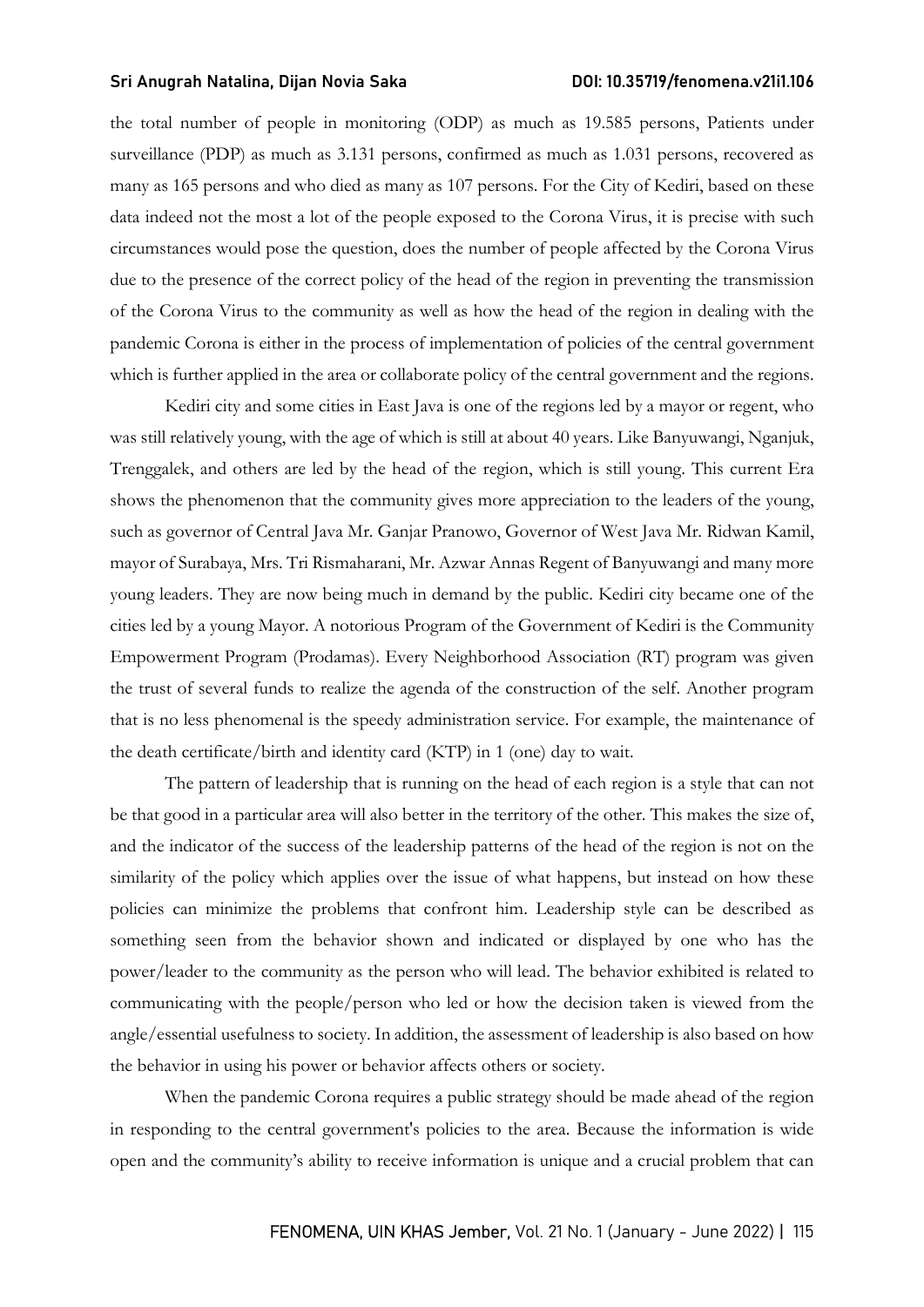cause friction between the community and its leaders. In addressing the health crisis, patterns widely emerge and differ in each region; the following is an example policy during the Corona pandemic.

#### Table 1.1

# Example Pattern Of Policy Head Of The Region On Three Areas In The East Java

Region

| No.           | Region      | Policy                                                                 |
|---------------|-------------|------------------------------------------------------------------------|
|               | Kediri City | o Always Up to date the people affected by the coronavirus             |
|               |             | o Sets a referral HOSPITAL for patients with covid-19                  |
|               |             | Do Micro lockdown for regions of its citizens infected with<br>$\circ$ |
|               |             | $covid-19$                                                             |
| $\mathcal{L}$ | Kediri      | o The community did not fear it would keep the citizens who            |
|               | District    | contracted covid-19.                                                   |
|               |             | o Do the spraying for the region that its citizens infected with       |
|               |             | covid 19                                                               |
|               |             | o Appoint a referral hospital for Covid 19 patients                    |
| $\mathcal{Z}$ | Tulungagung | o Appoint a referral hospital for Covid 19 patients                    |
|               |             | o Do lock down the micro to the region that any of its citizens        |
|               |             | infected with the virus covid 19                                       |
|               |             | Up to date data on the development of Covid 19<br>$\circ$              |

Source: Field Observation

When referring to Islamic law, leadership is a caliph, interpreted as a substitute or representative. In Islam, if you become a ruler and have subordinates, you must protect the Earth from damage; this can mean that a person with authority must maintain peace and comfort or benefit the people. Another mention of a leader in Islam is by Ulil Amri.

Literate societies, to the current, can be represented with the students because of the level of education they've been up to at college. And the student is an example of a society that still has the energy to perform the role of criticizing government policy. It is evidenced by the students that now it's always kritrisi overall policy leaders. In the region of East Java, there are 326 state universities and private universities, with the number of students as much as 521.475 active students.<sup>7</sup> Kediri city, there are 1 (one) state university (PTN) and private universities) 6 (six). This student's opinion can represent the people of Kediri in providing an assessment of a leader, which is assessed by the people's aspirations.

East Java is a pretty friendly province in education because of the many universities (PT) that exist and can be an option. At the same time, the faculty of economics is a faculty that has a relatively large number of enthusiasts when compared with other faculties. In the Faculty of economics, students will get knowledge and competence in economic and social expertise. With

<sup>&</sup>lt;sup>7</sup> Pusdatin Kemenristekdikti Indonesia., Statistik Pendidikan Tinggi Tahun 2018 - Pangkalan Data Pendidikan Tinggi (Jakarta: Pusdatin Iptek Dikti, Setjen, Kemenristekdikti, 2018).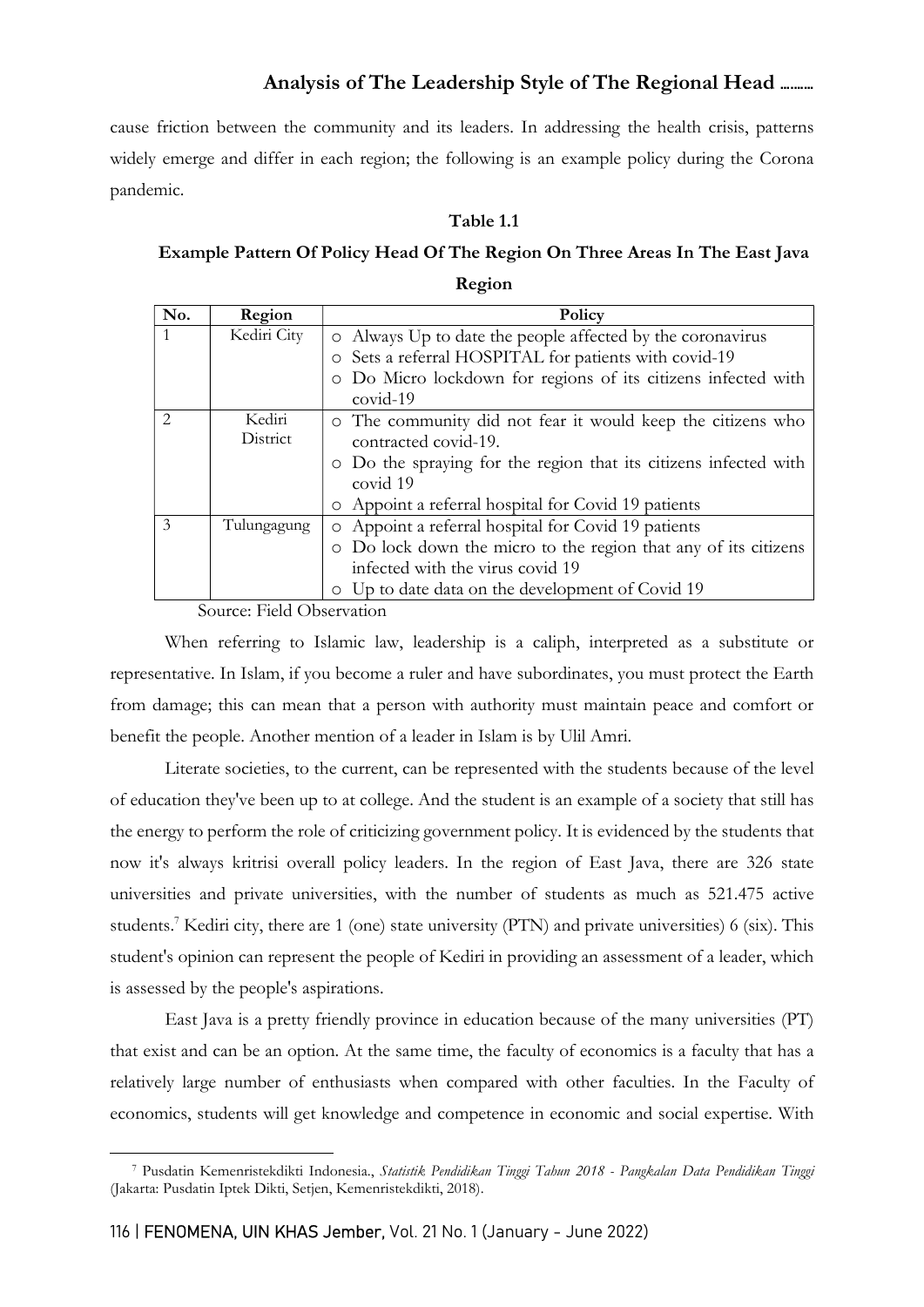these competencies, students' sensitivity will be honed if they see a policy of regional leadership that does not show partiality to the people/community. Pandemic Corona is closely related to the social and economic conditions of the district, namely the number of people who become poor because they are no longer able to meet their basic needs, layoffs everywhere, and declining public welfare. Based on the theory presented, Wirutomo outlines that the things that can be used to assess the level of social economy in society are:<sup>8</sup> a. Education, namely the standardization of the level of education of the community; b. Work that is more on what is being undertaken in the community; c. Income, namely the acquisition of income that people receive from work; d. The state of the household is how the welfare in the family; e. Place of Residence, namely whether or not the place of residence of the community; f. The ownership of Wealth, namely on the presence or absence of valuable items and the so-called basic needs; g. Position in the Organization, namely have or not to pursue a career in the workplace; and h. Economic activity is more on how the pattern of financial transactions of the society. Referring to the pandemic theory, this Corona attacks the aspects of the economic activity of the people, which then also has a domino effect to the other, such as the level of income decreases, layoffs, causing unemployment. The role of leadership in an area is vital to minimize this impact, although it can't be avoided. This study seeks to see the leadership style of regional heads in responding to central government policies to overcome this Corona pandemic based on the opinions of students who are more reactive with all significant and provincial government policies as a measure of regional social and economic stability.

## Literature Review

#### The Concept of Social Economy

When referring to the word, social is initially called with the phrase "socious," which can be interpreted as a friend, make friends. Social being pinned on the man because, in his life, a man will not survive and live in the absence of interaction between other creatures. This is because the human being is born with the capacity that he had (limited), which is then in the start to be able to live will be mutual friends or friends and each other to foster a close relationship or solidarity. And the grouping of people in living order of life and life due to mutual human interaction and are in need then mention in humans as social beings.<sup>9</sup>

While the science of sociology is human, it is often described that human beings are social creatures that can be interpreted by the inability of a man not to be able to live a life that is natural

<sup>&</sup>lt;sup>8</sup> Paulus Wirutomo, Sistem Sosial Indonesia (Jakarta: UI Press, 2012).

<sup>&</sup>lt;sup>9</sup> T. Sumarno Nugroho, Sistem Intervensi Kesejahteraan Sosial (Jakarta: Rineka Cipta, 1982), 3.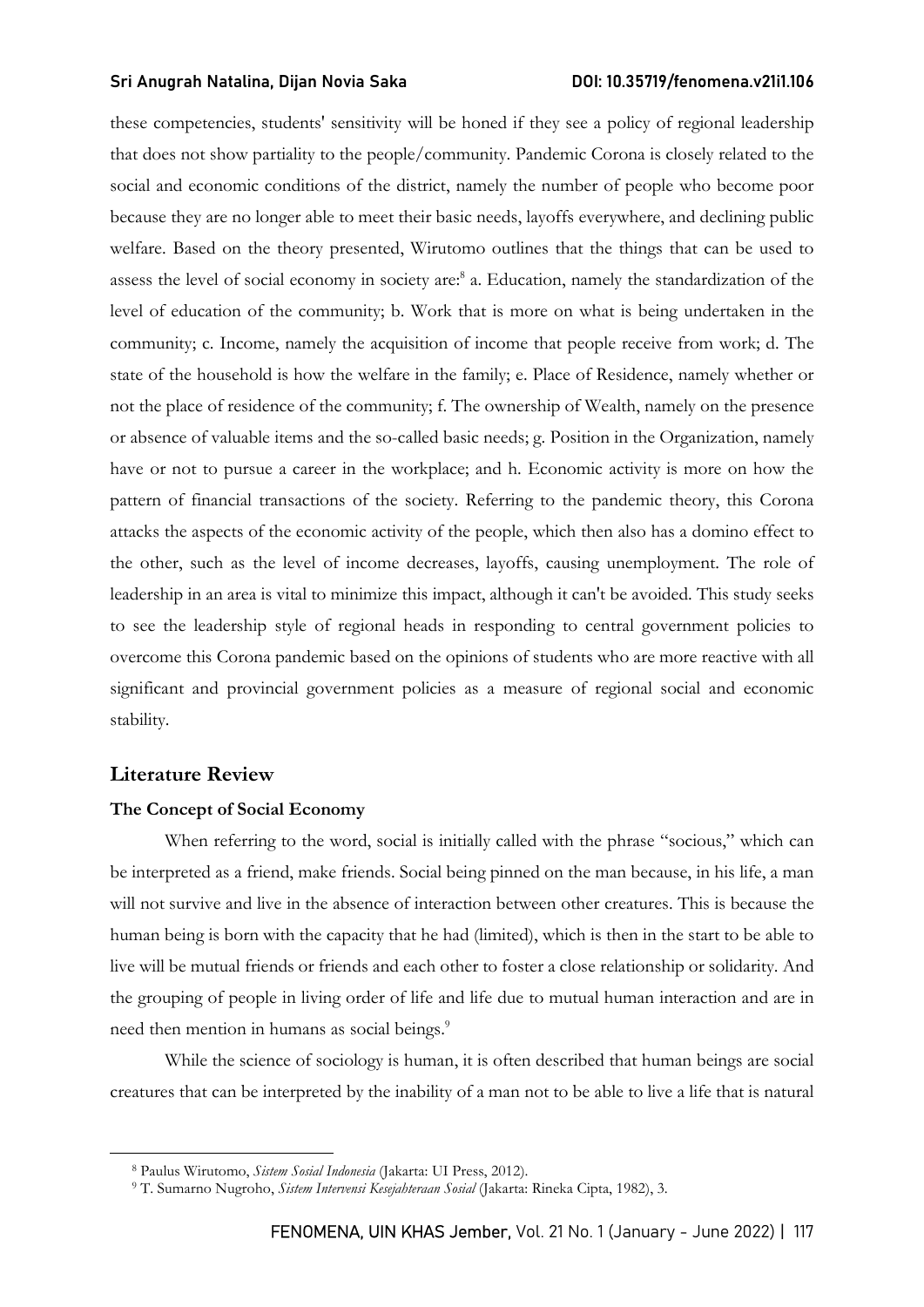without any interference or assistance from other people, so that many people who interpret social is something or things that have a relationship with many people or society.<sup>10</sup> Understanding the social in the Dictionary of Indonesian (KBBI) focuses on the decomposition of social interaction and community properties, exemplified as the nature of love to help others.<sup>11</sup>

The economy can not be separated from a human because the economy is very closely related to how humans survive. According to Gilarso mention that the science of economics is associated with a variety of ways and efforts of the man himself in the search for income to be used to provide for his family and also to meet all the needs in life that come from wage work or with all the resources that belong to human beings is limited.<sup>12</sup>

The social economy is often interpreted as a position or state of a person/human being in many people or communities, which are grouped on the pattern of activity of the economy, the education that ever lived, and the amount of income earned.<sup>13</sup> Koentjaraningrat never explained that a state of social and economic describes the position of the social community that is used to assess the part of its social structure in the society. Ahmad (1992) stated the number of residents more/solid, consumption pattern and demand of the goods or the amount of material food, the need for shelter/housing, the need for decent clothing, the condition of public health, it is tough to predict but have a strong influence on the human condition in his life.<sup>14</sup>

#### The Concept of Leadership Style

Many leadership theories outline an attempt to bring a group of people who become part of the organization to run the task or job to achieve the organizational unit's goals. House in Gary Yukl defines leadership as an ability of a person who can influence, encourage, and make many people be helpful and contribute to achieving the goals of a unit.<sup>15</sup> Terry in Wahjosumidjo stated that "Leadership is the activity of influencing exercised to strive willingly for group objectives."<sup>16</sup> he has the skill to control, evaluate, and order many people in the environment to do by the direction.

Leadership style is described as a pattern run by a person called a leader in running various essential aspects of what you want to achieve for success in business units can be achieved with

<sup>&</sup>lt;sup>10</sup> Bagja Waluya, Sosiologi Menyelami Fenomena Sosial di Masyarakat (Bandung: PT. Setia Purna Inves, 2007), 85–86.

<sup>11</sup> Tim Penyusun Kamus Pusat Bahasa, Kamus Besar Bahasa Indonesia, 4 ed. (Jakarta: PT. Gramedia Pustaka, 2008), n. Sosial.

<sup>12</sup> T.S.J Gilarso, Pengantar Ilmu Ekonomi Mikro (Revisi) (Jakarta: Karnisius, 2003), n. 15.

<sup>13</sup> I Wayan Gede Astrawan, I Made Nuridja, dan I Ketut Dunia, "Analisis Sosial - Ekonomi Penambang Galian C Di Desa Sebudi Kecamatan Selat Kabupaten Karang Asem Tahun 2013," Jurnal Pendidikan Ekonomi UNDIKSH 1 (2014).

<sup>&</sup>lt;sup>14</sup> Koentjaraningrat, Pengantar Ilmu Antropologi (Revisi) (Jakarta: Rineka Cipta, 2009).

<sup>&</sup>lt;sup>15</sup> Gary A Yukl dan William L Gardner, Leadership in Organizations (Upper Saddle River, NJ: Prentice Hall, 2002), 4.

<sup>&</sup>lt;sup>16</sup> Wahjosumidjo, Kepemimpinan dan Motivasi (Jakarta: Ghalia Indonesia, 2003), 25.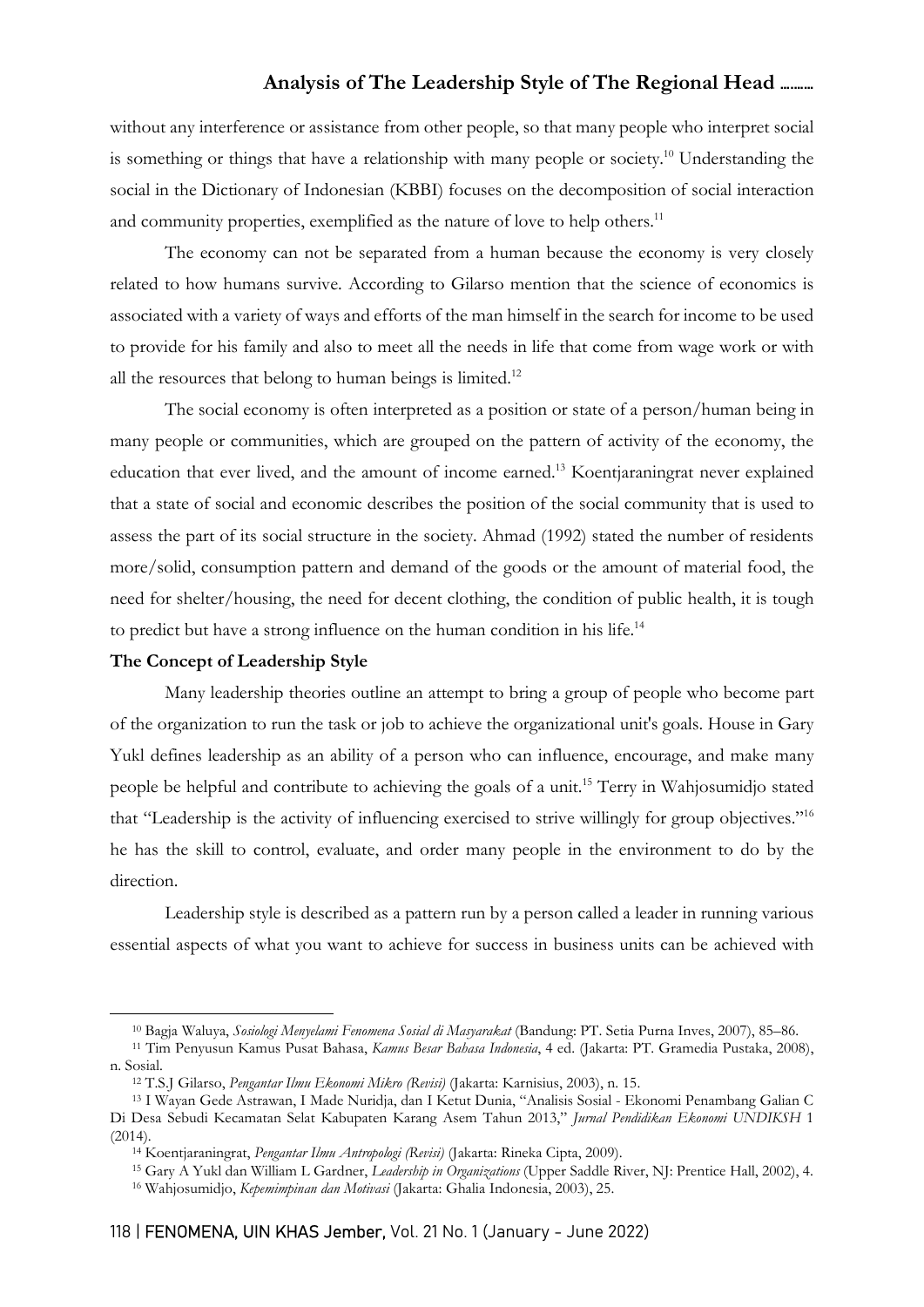either. According to Thoha,<sup>17</sup> the style of leadership is the norm-the norm of the top of a grammar rule/behavior of the so-called leaders in trying to influence the behavior of subordinates or how to make other people comply with the established laws such as he desired was. With leadership style, it will show, directly or indirectly, a belief from someone called the leader of the ability of subordinates/others who must follow the rules set. So the leadership style is about the leader's behavior and the choice of strategies applied, as successful collaborations based on philosophy, self-specialization, attitudes, and traits are used to influence their subordinates' performance.

Leaders who succeed in carrying out their duties can adapt and adjust to the environment in the unit of the organization. According to the Sutikno, leadership style said the ordinance or behavior of a person who has the power to control people in the department of the organization and is usually called with the type of leadership. Many theories discuss the type of leadership:<sup>18</sup> 1) Autocratic type is a pattern of layout how to lead with promoting his rights, so it does not need other people's opinions. 2) Type Control of the Smoke or The Fool (Laisez Faire) is a pattern of leadership that is not doing a lot of policy tend to let all the running itself and does not have a specific goal or achievement of success. 3) Paternalistic is the type where the pattern of leadership is based on lineage or family members so that these leaders must ensure the welfare of the members of their family is. Put the people in the organization as a family member, so the leader's task will be heavy because the organization members hope to its leader. 4) the Charismatic describes a leader who has specific characteristics: its appeal is very alluring to gain a considerable following, and followers were not always able to explain in concrete terms why the person that is admired is. 5) militaristic type, militaristic type leader can not be confused with the military concept. This type of leader is more described by a military organization leader who moves his subordinates more often using the command system. 6) Type of Pseudo-democratic, is a leader in this type more on the concept of manipulative. A negative impression exists on this type of leader because this type of leader seeks to create a scenario of ideas and suggestions for a group of organizations and bring everything in the organization must support and approve it. 7) the Democratic type is a leader with a concept that puts forward the opinions or aspirations of his subordinates.

#### The Characteristics of The Ideal Leader In Islam

In Islam, the description of leadership is as follows: a). Loyalty to the Creator (Allah SWT); b). Promoting the mandate and objectives of the organization in the concept of leadership; c). To prioritize Islamic ahklaq so that it is by Sharia in conducting leadership; d). Trust in the Qur'an and

<sup>&</sup>lt;sup>17</sup> Miftah Thoha, Kepemimpinan Dalam Manajemen Suatu Pendekatan Perilaku, 1 ed. (Jakarta: Raja Grafindo Persada, 2013), 49.

<sup>&</sup>lt;sup>18</sup> Sutikno, Pemimpin dan Kepemimpin: Tips Praktis untuk Menjadi Pemimpin yang diidolakan (Lombok: Holistica Lombok, 2014), 35.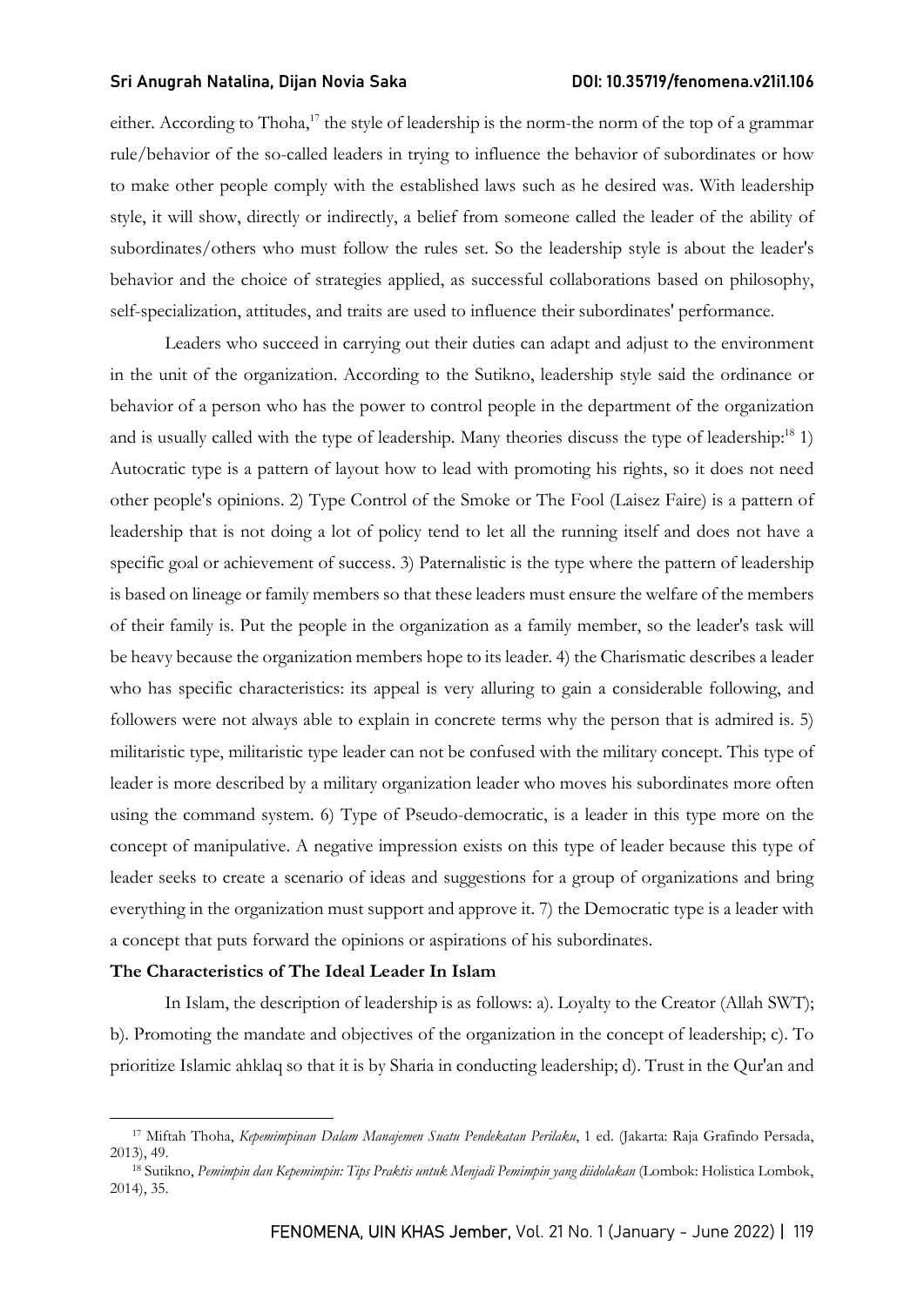the Qur'an. The leader in Islam is not arrogant that there is a more perfect, namely Allah The Almighty; f). Dyslipin, consistent and consistent, which is expected to have the soul in the lead; g). Excellent leaders in decision-making would be quick and precise h). an open attitude can be used to mirror the mood of *tawadlu'* (humble);

Referring to the opinion of Shaykh Muhammad al-Mubarak that there are terms for a person who can be called a leader, including 1). Aqidah Salimah, or beliefs that are straight and true, 2). Knowledgeable, 3). Akhlaqul karimah, 4). The ability of good management, 5). Insightful administrative in worldly affairs.<sup>19</sup> The characteristics and criteria of success of a leader are 1). There is a sense of love from the people/subordinates, 2). Can accommodate the aspirations of his people, 3). Able to accept criticism wisely, 4). Deliberation and consensus in decision-making, 5). There is a firmness in leadership but not authoritarian, 6). Create a corporate culture full of love.<sup>20</sup>

# Perception

Individual human beings will always have an opinion to assess what happens both natural phenomena and the behavior of others. Ideas that represent what many values define as perceptions. According to Schacter Daniel, a stage that starts from the work of the five senses when responding to outside stimuli is summarized into data and finally conveyed as information or opinion.<sup>21</sup>

Internal and external factors can cause the process in humans that affects an opinion on what is seen. Internal factors can be: physiological, attention, interest, needs direction, experience, and memory and mood. At the same time, external factors can be the size and placement of the object, the color and the uniqueness of the thing, the intensity, and movement.

Things that use affects the perception is a). Personal Effects' presence is associated with the experience, the introduction of the above conditions, the environment; b). Its Cultural Effect is related to the context of the above culture, both the culture of domicile and education; c). The presence of Physical Effect is associated with the process of observing, knowing, and existence in the environment.<sup>22</sup>

According to the Islamic view, perception uses the function of psychology or psychics to understand a variety of events and reality in livers. Because the degree of human given the degree of idiosyncrasy that the presence of the mandate of the caliphate so that it is more complex than other creatures. The process and functionality of perception begin with creation, as in the QS. Al-

<sup>&</sup>lt;sup>19</sup> Hafidhuddin Didin dan Hendri Tanjung, Manajemen Syariah Dalam Praktik, 2 ed. (Jakarta: Gema Insani Press, 2013).

<sup>&</sup>lt;sup>20</sup> Veithzal Rivai Zainal, Muliaman Darmasyah Hadad, dan Muhammad Syafii Antonio, Islamic Business Management: Praktik Manajemen Bisnis yang sesuai Syariah Islam (Yogyakarta: Badan Penerbit Fakultas Ekonomi UGM, 2013).

<sup>&</sup>lt;sup>21</sup> Daniel Schacter et al., *Psychology* (London, EN: Macmillan International Higher Education, 2011).

<sup>&</sup>lt;sup>22</sup> Stephen P. Robbins dan Timothy A. Judge, Organizational Behavior (London: Pearson Education, 2017).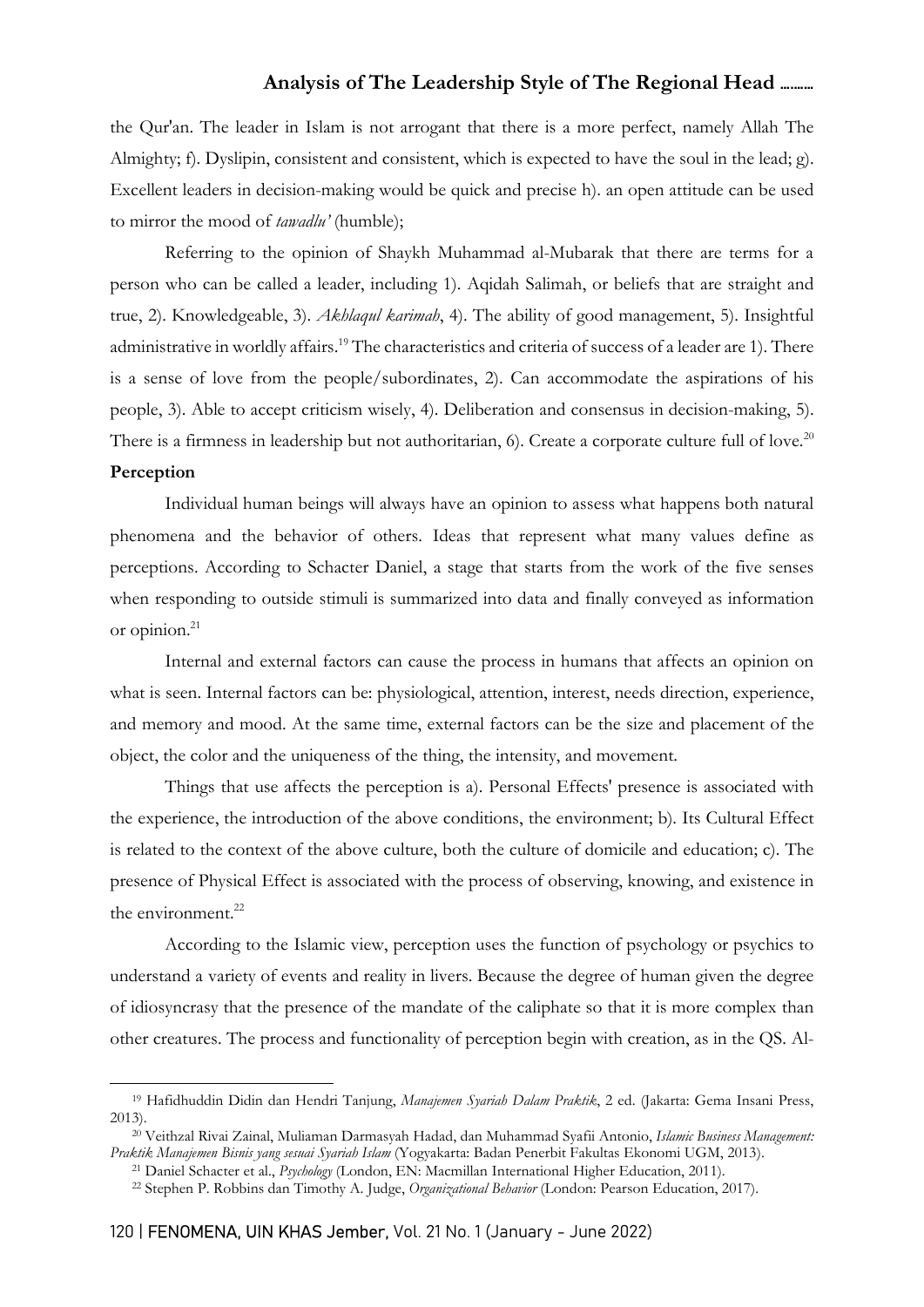Mu'minun verse 12-24, which is mentioned, is a process for creating a human creature equipped with a function-the function of the five senses, namely: hearing and vision. In theory, it is outlined that the process of perception will always be preceded by the operation of the acceptance of a stimulus on the receptors, are the senses. So next feel something happen to him coming over to external influences.<sup>23</sup>

# Method

This study will be tested with a quantitative approach based on the concept of the study positivism. This research will use quantitative research, namely the idea of research based on the ordinance of positivism. This study will test the population and the sample using research instruments; data analysis is statistics, which has the purpose of testing the hypothesis that has been set.<sup>24</sup> This research is included in this type of research is a correlation because of the problems that arise in this study to test whether there is any relationship between two or more variables.<sup>25</sup>

The purpose of this study was to determine the influence of the presence or absence of the power between the variables X (leadership style) head of the region with the variable Y (the social and economic community) as well as variable interveningnya M (perception) FE students in the City of Kediri.

#### Population and Sample

The population is a picture of the research object that is thorough and complex.<sup>26</sup> Therefore, the description above of the people in this research is how the image of a series of the research object that can be in the form of a living creature such as humans, animals, symptom or phenomenon, the value or size, event or events, attitudes or behavior of live and so forth.<sup>27</sup> In this research population, all students of FE in the region of East Java amounted to 521.475 persons. In determining the number of samples in this research, the table of sample size determination Isaac and Michael of the population with a specific error level of 1%, 5%, and 10%.<sup>28</sup> In this study, the level of sampling error or error in determining the amount of sample at the level of 5% error, with a population of infinity. As for the number of pieces in this study was 349 persons.

#### Hypothesis Research

H1: There is a relationship significant between Leadership Style with the Social and Economic

<sup>&</sup>lt;sup>23</sup> M. Utsman Najati, Psikologi dalam Al-Qur'an (Terapi Qur'ani dalam Penyembuhan Gangguan Kejiwaan), trans. oleh M. Zaka Alfarisi (Bandung: Pustaka Setia, 2005).

<sup>&</sup>lt;sup>24</sup> Sugiyono, Metode Penelitian Kuantitatif Kualitatif dan R&D (Bandung: CV. Alfabeta, 2011), 8.

<sup>25</sup> Sugiyono, Metode Penelitian Manajemen (Bandung: CV. Alfabeta, 2013), 247.

<sup>&</sup>lt;sup>26</sup> Suharsimi Arikunto, Prosedur Penelitian Suatu Pendekatan Analisis, 12 ed. (Jakarta: Rineka Cipta, 2010), 173.

<sup>&</sup>lt;sup>27</sup> H. M. Burhan Bungin, Metodologi penelitian kuantitatif: edisi kedua, 2 ed. (Jakarta: Kencana Prenadamedia Group, 2005), 99.

<sup>&</sup>lt;sup>28</sup> Sugiyono, Metode Penelitian Kuantitatif Kualitatif dan R&D, 99.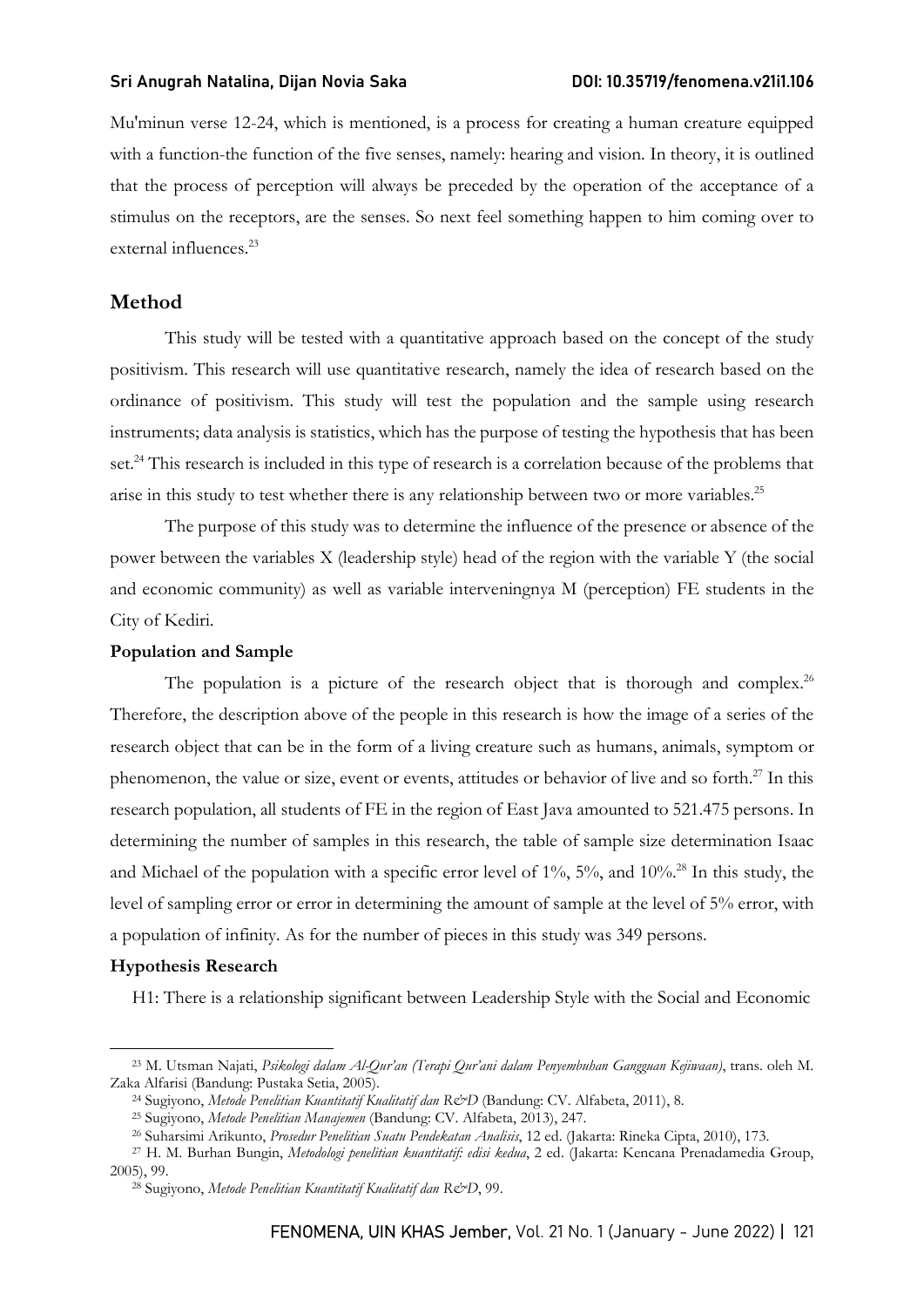- H2: There is a relationship significant between Leadership Style with the Perception of the Students
- H3: There is a Relationship significant between Leadership Style Through the Perception of Students with Social and economic





A government must distribute the policy to achieve all the goals and regions. Required a government firm and wise that a government based on the legality of the law or authority attached to run the administration of the public, which can foster a sense of belonging and a sense of responsible subordinate/community.<sup>29</sup> Democracy is characteristic of the upper form of responsibility to the holder of the position selected by the community. The leadership style of the head of the region to run the policy of the Central Government will vary in class so that the community in receiving the results of the procedure carried out by the head of the region will be different. To represent the community, this study focused on students' opinions. This is because students can represent the community; the basis is that students reflect the academic community and are more open to voicing their opinions. The student's perception of the hope of this research can voice my opinion, people who are critical of the government. In addition, students will be more sensitive to the condition of the people, and between before and after the policy of the head of the region. Economic development can be perceived by the people affected by leadership style.<sup>30</sup> While Makhfutz emphasizes the tendency of leaders who currently occupy positions, the behavior is changed to be a growing sense of master, overbearing, and consistently accurate.<sup>31</sup>

## **Discussion**

Leadership style and Students ' Perceptions of Social and Economic based on the value of sig. F Change shows the simultaneous correlated or has simultaneous relationships. It is precisely

<sup>&</sup>lt;sup>29</sup> Karhi Winardi Nisjar dan J Winardi, *Manajemen Strategik* (Bandung: Mandar Maju, 1997), 123.

<sup>30</sup> Stasia Hellen Kawung, Johnny Hanny Posumah, dan Joorie Marhaen Ruru, "Pengaruh Gaya Kepemimpinan Kepala Desa Terhadap Peningkatan Pembangunan Ekonomi Masyarakat (Studi di Desa Koreng Kecamatan Tareran Kabupaten Minahasa Selatan)," Jurnal Administrasi Publik 5, no. 81 (2019): 21–27.

<sup>31</sup> Muhammad Makhfudz, "Karakteristik Pemimpin dan Gaya Kepemimpinan untuk Meningkatkan Daya Saing," Prosiding SNaPP: Sosial, Ekonomi, dan Humaniora 2, no. 1. ISSN 2089-3590 (2011): 505–10.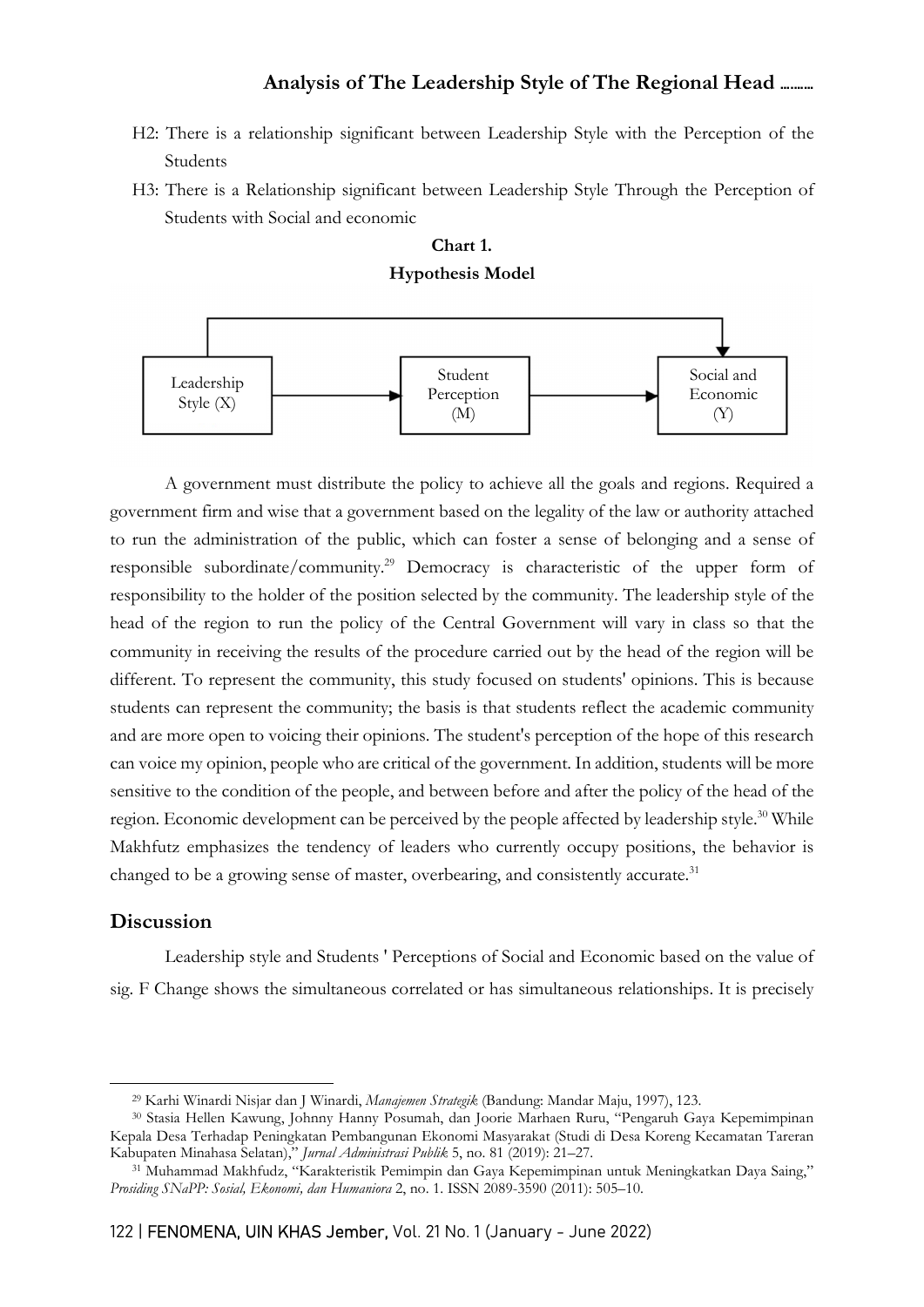on the variable of leadership style on Social and Economic shows the results do not simultaneously touch. Following the results of the test sig. F Change-its for each of the variables :

## Table 2.

F Test Change Leadership Style To The Social And Economic

| Model |                  | Durbin- |     |               |        |  |
|-------|------------------|---------|-----|---------------|--------|--|
|       | R Square         | df1     | df2 | Sig. F Change | Watson |  |
|       | Change           |         |     |               |        |  |
|       | 126 <sup>a</sup> | 49.844  |     | 347           | 0.000  |  |

a. Predictors: (Constant), Leadership Style

b. Dependent Variable: Social and Economic

Based on Sign value. F Change indicates  $0.000 \le 0.05$ , which means that X (leadership style) simultaneously correlates or has a relationship with social and economic variables. R-value of 0.126 and based on the degree of correlation relationship guidelines, 0.126 shows that the relationship between the variables of leadership style to social and economic variables included in the correlation category has a weak connection.

# Table 3. Test F Change Students ' Perception of Social And Economic

| Model |                 | Durbin-  |     |     |               |        |
|-------|-----------------|----------|-----|-----|---------------|--------|
|       | R Square        | F Change | df1 | df2 | Sig. F Change | Watson |
|       | Change          |          |     |     |               |        |
|       | $0.293^{\rm a}$ | 143.759. |     | 347 | 0.000         | .568   |

a. Predictors: (Constant), Perception of Students

b. Dependent Variable: Social and Economic

Based on the value of Sig. F Change shows  $0.000 \le 0.05$ , which means that the Perception of the Student (M) simultaneously correlated or have a relationship with the variable of social and economic. R-value 0,293 and based on the guidelines of the degree of relationship correlation 0,293 show that the relationship between the variables of Leadership Style to variable Social and Economic included in the correlation category has a weak connection.

# Table 4.

# F Test Change Of Leadership Style On Student Perception

| Model |          | Durbin-  |     |     |        |        |
|-------|----------|----------|-----|-----|--------|--------|
|       | R Square | F Change | df1 | df2 | Sig. F | Watson |
|       | Change   |          |     |     | Change |        |
|       |          | .307     |     | 347 | 0.580  | .08    |

a. Predictors: (Constant), Leadership Style

b. Dependent Variable: Perception of Students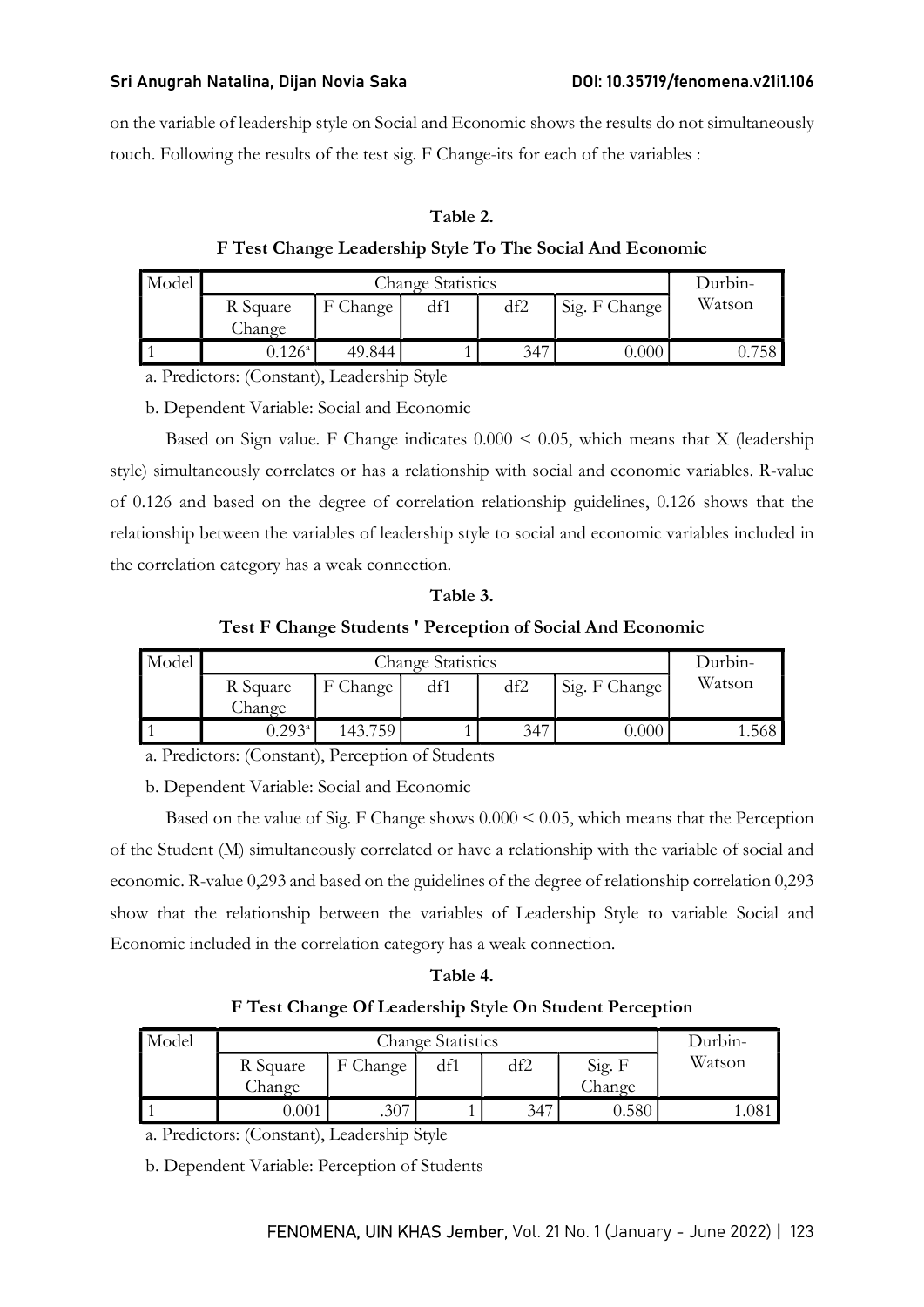Based on the value of Sig. F Change shows  $0.580 > 0.05$ , which means that X (leadership style) is not simultaneously correlated or has a relationship with the student perception variable (M). The value of R is 0.001. Based on the guidelines of the degree of correlation relationship, 0.001 shows that the relationship between the variables of leadership style to student perception is included in the category of correlation that has a fragile relationship.

The equation in this study will appear as follows :

 $Y = a + b1X1 + b2X2$ 

 $Y = 2.828 + 0.373 X + 0.446 M$ 

#### Table 5

#### Regression Analysis

| Model                          |       | Coefficients | Unstandardized Standardized<br>Coefficients | T                  | Sig.               |
|--------------------------------|-------|--------------|---------------------------------------------|--------------------|--------------------|
|                                | В     | Std. Error   | Beta                                        |                    |                    |
| (Constant)                     | 2.828 | 1.306        |                                             | $2.165 \mid 0.031$ |                    |
| 1 Leadership Style             | 0.373 | 0.041        | 0.371                                       |                    | $9.134 \mid 0.000$ |
| Perception Of Students   0.446 |       | 0.033        | 0.552                                       | 13.604             | 0.000              |

a. Dependent Variable: Y

Visible column B Constant (a) has a value of 2.828. Whereas in a column of Leadership Style (X) has the value of the regression coefficient (b1) of 0,373 and in the queue, the Perception of the Student (M) has a value of regression coefficient (b2) of 0,446. The coefficient b is called the regression coefficient and declares the average change of variable Y for each shift in the variable X by one unit. This change is added when b is positive and decreases when b is marked negative. From the above equation, it can be interpreted that if the variable of Leadership Style is up to one unit, then the Social and the Economy will rise by 0,373. Similarly, if the variable Perception of Students gained one unit, then the Social and the Economy will increase by 0,446.

## Test F, Test t, and coefficient of determination

F test aims to determine the influence together between variable X and Intervening variable  $(M)$  to the dependent variable  $(Y)$ :

### Table 6.

#### Simultaneous Parameter Test (Statistical Test F)

ANOVA

| Model      | Sum of<br>Squares | Df  | Mean<br>Square | F       | Sig.              |
|------------|-------------------|-----|----------------|---------|-------------------|
| Regression | 1071.799          |     | 535.900        | 130.674 | .000 <sup>b</sup> |
| Residual   | 1418.963          | 346 | 4.101          |         |                   |
| Total      | 2490.762          | 348 |                |         |                   |
|            |                   |     |                |         |                   |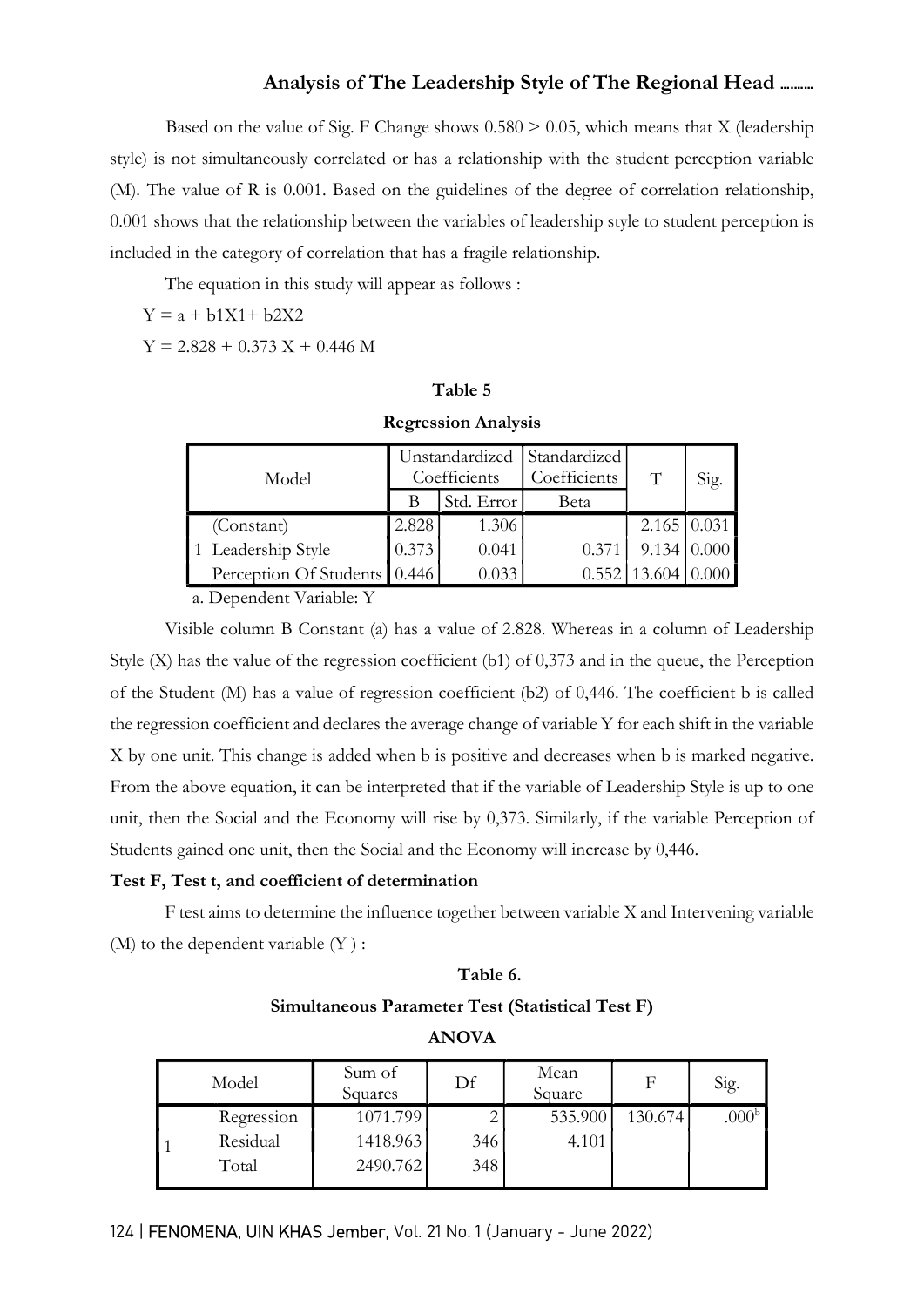a. Dependent Variable: Social and Economic

b. Predictors: (Constant), Perception of Students, Leadership Style

F test in this research compares the  $F_{\text{count}}$  and  $F_{\text{table}}$  on the confidence level (0,05) or by looking at significant F if  $F_{\text{count}} > F_{\text{table}}$  or significant value of F<0.05, then H<sub>0</sub> is rejected and H<sub>a</sub> accepted.

 $F<sub>control</sub>$  130.674 with a significant value of 0.000 indicates that the independent variables influence the dependent variable simultaneously. The hypothesis is that the Style of Leadership and the Perception of the Students jointly or simultaneously affect the Social and Economic acceptable.

The t-test shows how far the influence of one variable is explanatory/independent individually in explaining the variation in the dependent variable.

#### Table 7.

| Model                        |       | Coefficients | Unstandardized   Standardized  <br>Coefficients | t                  | Sig.  |  |
|------------------------------|-------|--------------|-------------------------------------------------|--------------------|-------|--|
|                              | В     | Std. Error   | Beta                                            |                    |       |  |
| (Constant)                   | 2.828 | 1.306        |                                                 | $2.165 \mid 0.031$ |       |  |
| 1 Leadership Style           | 0.373 | 0.041        | 0.371                                           | 9.134              | 0.000 |  |
| Perception of Students 0.446 |       | 0.033        | 0.552                                           | 13.604             |       |  |

Test the Parameters of the Regression (Test Statistic t)

a. Dependent Variable: Y

Based on the above table, it can be known that  $T_{\text{count}} > T_{\text{table}} = 9.134 > 1,97047$ , which shows that  $H_0$  is rejected. Ha accepted, with a significance value of  $0.000<0.05$ , then  $H_0$  is rejected, and Ha took, which means there are real influence (significant) variables of Leadership Style (X) to variable Social and Economic (Y). Next,  $T_{\text{count}} > T_{\text{table}} = 13.604 > 1,97047$  with a significance value of  $0.000<0.05$ , then  $H_0$  is rejected, and  $H_a$  accepted, which means there are real influence (significant) variables Student Perceptions (M) of the socioeconomic variables (Y). If the Leadership Style (X) and the Perception of the Student (M) are assumed not to influence all  $(= 0)$ , then Social and economic factors influenced the other is by 2.828. And if the Leadership Style (X) increased one unit, then the Social Economy will be improved/increased by 0,373. So if the Perception of the Student (M) experienced an increase of one team, then the Social Economy will rise by 0,446

The coefficient of determination  $(R^2)$  measures how far the model's ability to explain the dependent variable is. In this study, the calculation of correlation of determination to calculate how far the power of the X variable (Leadership Style and Perception of Students) is in explaining the dependent variable Y (Social and economical). Testing criteria  $R^2 = 0$ , meaning that the independent variable does not affect the dependent variable. If  $\mathbb{R}^2$  is closer to 1, 100% means that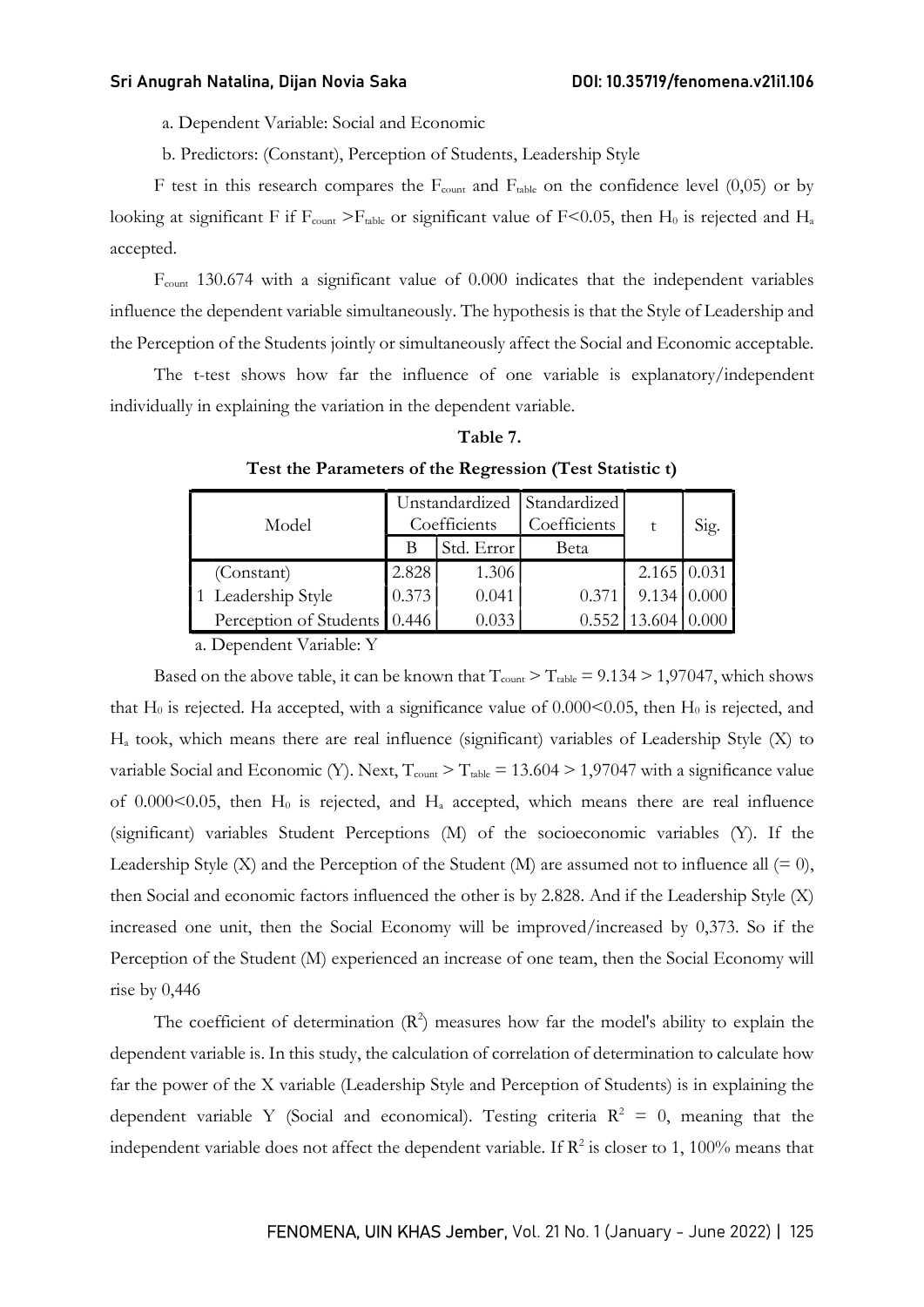the independent variables influence the dependent variable.<sup>32</sup> The results of the partial data are as follows:

## Table 8.

|       |                 |          |                   | Std.                                             |        | <b>Change Statistics</b> |     |     |                  |                   |
|-------|-----------------|----------|-------------------|--------------------------------------------------|--------|--------------------------|-----|-----|------------------|-------------------|
| Model | R               | R.<br>Sq | Adjusted<br>R. Sq | Error of $ R \text{ Square} $<br>the<br>Estimate | Change | Change                   | df1 | df2 | Sig. F<br>Change | Durbin-<br>Watson |
|       | $0.656^{\circ}$ | .430     | 0.427             | 2.025                                            | 0.43C  | 30.674                   |     | 346 | 0.000            | .063              |

## The Coefficient of Determination

a. Predictors: (Constant), Perception of Students, Leadership Style

b. Dependent Variable: Social and Economic

The relationship/correlation between the variables of Leadership Style and Perception of the Students with the variables of Social and economic, shown by the value of R, is 0,656. The figure is almost close to Figure 1; it can be concluded that the Leadership Style and Students ' Perceptions had a solid relationship to the Social and economic. The determinant coefficient or R-square has a value of 0,430, meaning that the magnitude of the influence of the variables of Leadership Style through Students ' Perceptions of Social and economical by 43 % while the rest (57 %) is influenced by other factors not examined in this study.

The student represents the community or the people in a region or area with the characteristics of the educated. So when the respondents in this study are devoted to students residing in East Java, it shows how the sensitivity of students who are active in social media, so it is assumed that information about the policies undertaken by each regional head has been known or socialized on students.



The chart above depicts the results of the Pearson correlation test for each variable. Pearson correlation is used to measure the strength and direction of a linear relationship between two variables. The arrows indicate the direction of the relationship between variables.

The Pearson correlation results showed that Leadership Style has a relationship strong enough with the student's perception, indicated by the numbers 0.580. And leadership Style has a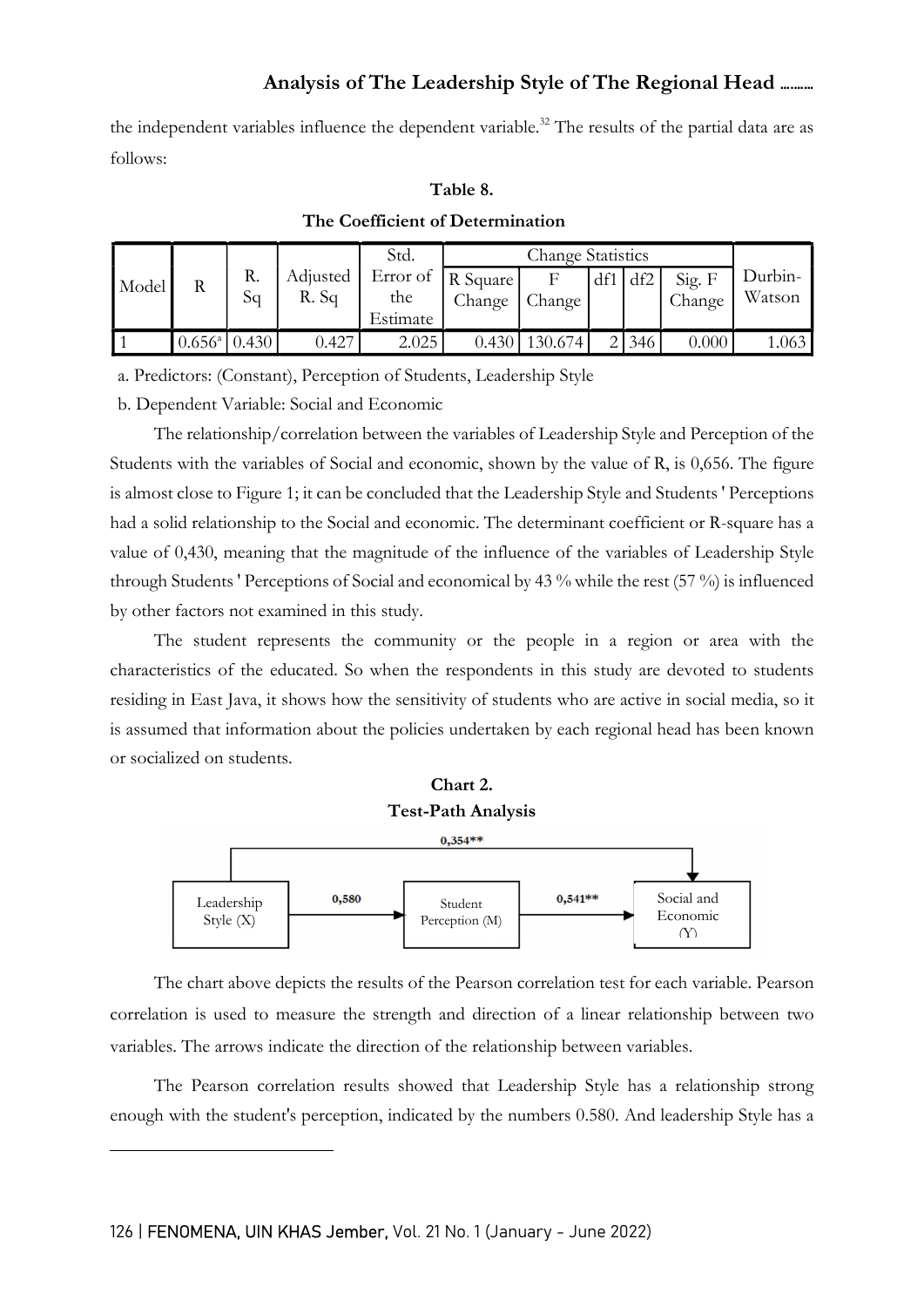weak correlation with social and economic, shown in figure 0.354. As for the students' perception has a strong enough relationship with the social and economical, which is indicated by the numbers 0.541. These results show that leadership Style has a strong enough relationship when through the perception of the students. This can be caused by several factors as follows:

- 1. Students are more familiar with the character of the regional leadership.
- 2. Students actively do social media so that the knowledge about the region's actions, behavior, and policy head can be known by the students.
- 3. The number of regional heads in the East Java region which is active in social media in providing a variety of information
- 4. The East Java region's condition of the people quite well socially and economically when viewed from the Index of Human Development.

Effective government programs channeled properly, including BLT, Cards Pre-Employment, PKM, KIP, and other assistance programs.

#### Leadership style Through Students ' Perceptions of Social and Economic

Social and economic conditions in a region make the basis of leaders in the area to determine policy. This causes the policy in each region there will be otherness when describing the central government's policy. As in Kediri Regency, because geographically the area is vast and separated, copy it and the culture of the people who are still thick with conventional structures and regionalism. The socialization of policy is not with technological advances or social media. The Kediri people are more modern than all policies socialized with social media. The pattern of an active approach in social media in East Java province is the City of Kediri, Malang, Madiun, and Surabaya.

In contrast, areas that have not been active on social media are the District of Kediri, Lamongan, Trenggalek, Nganjuk. Referring to Government Public Relations (GPR), which in the underlying on the implementation of Presidential Instruction No. 9 of 2015 on the management of public communication, with the integration of government communication channels, shows that the central government wants each region to utilize social media to access social media to communicate its regional policies. These results support Manik's research that a policy or decision of the leader should be able to reflect the sense of Justice of the community/subordinates. Sidauruk outlines that the leadership style influences a work culture of high quality and effectiveness; the leader must understand the leader's motivation, strengths, and weaknesses.<sup>33</sup> Subordinates will assume the leadership style to be motivated to achieve high.<sup>34</sup>

<sup>&</sup>lt;sup>33</sup> Jeanne Darc N Manik, "Kekuasaan Dan Kepemimpinan Sebagai Proses Sosial Dalam Masyarakat," Society 1, no. 1 (30 Juni 2013): 64–74, https://doi.org/10.33019/society.v1i1.43.

<sup>34</sup> Debby Rosiana, "Pengaruh Persepsi Gaya Kepemimpinan Atasan Terhadap Motivasi Berprestasi Bawahan (Studi Pada Karyawan BCA Kantor Cabang Alam Sutera)," Jurnal Psikologi Esa Unggul 13, no. 02 (2 Desember 2015); Bonanza Parulian Sidauruk dan Aldino Ponco Gunawan, "Pengaruh Gaya Kepemimpinan Dalam Menciptakan Budaya Kerja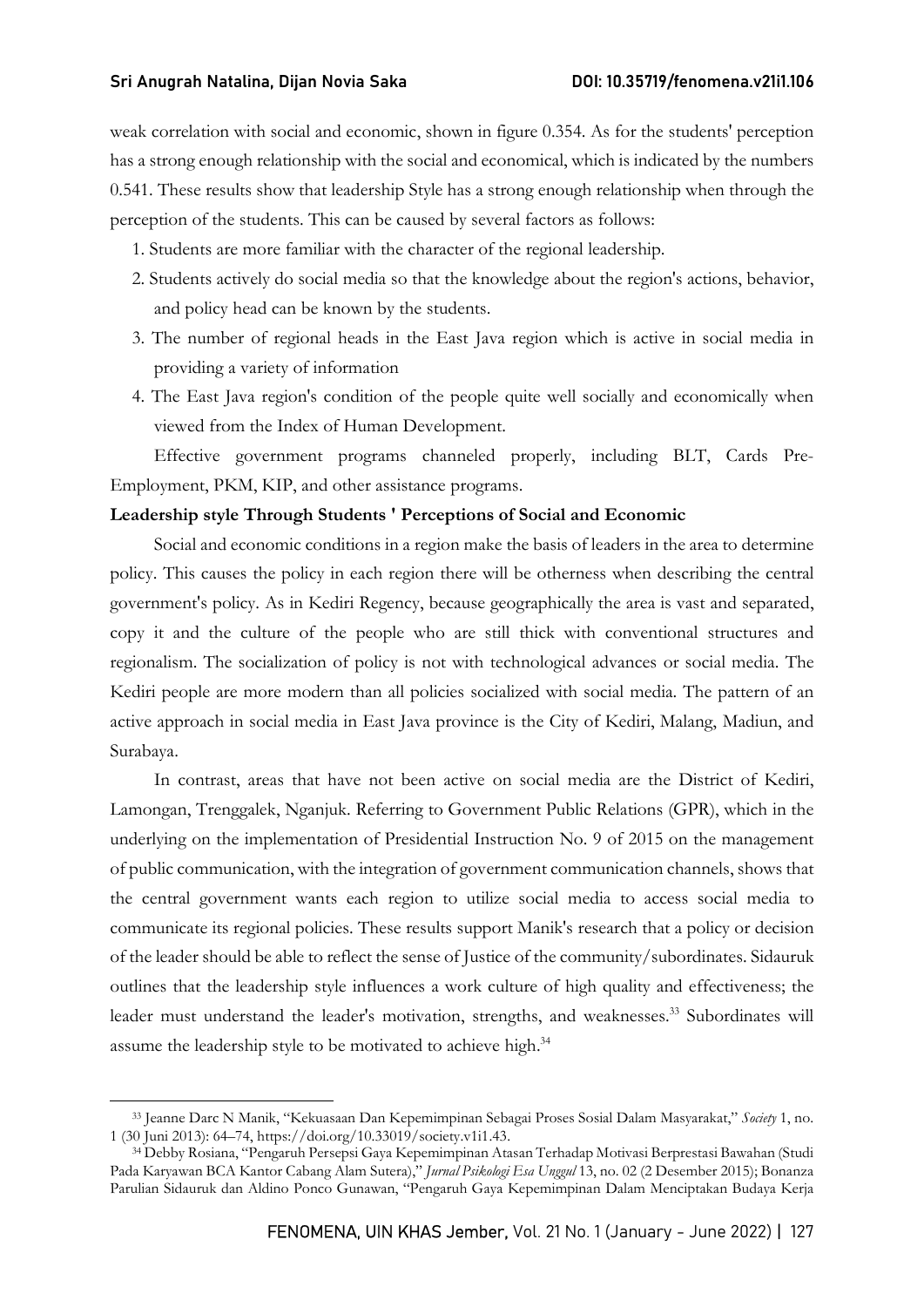This study shows that the results are not much different from previous researchers. The leadership style of a regional head, according to student perception, is entirely instrumental in supporting the social and economic situation in the region or region he leads. This perception grows because students' social and economic concept is the concept of public welfare, which indicates the community's ability to meet the needs of life or basic needs. The indicators assessed in this study for the socio-economic conditions are the success or the concept of the application of the distribution of funds BLT and the idea of the help provided by the local government in support of the impact experienced by the people with the pandemic. The concept of the distribution of humanitarian aid in general in the region of East Java is not the same in every region/area. But all-region/regions are already running the policy representing the central government's policy.

## Conclusion

Based on the exposure and the description of the results of the statistical test and analysis of the report, then it can be concluded as follows: Leadership Style has an influence significant and weak with social and economic, so also the Perception of the students have an impact significant and robust enough against social and economic, next to the Leadership Style on the perception of the students have the power of the substantial and powerful enough. Leadership style has an influence significand and strong enough to social and economical through the students' perception. This is caused because the character of students who are very sensitive to social media, so in giving his opinion in support enough knowledge of the leader/head of the region in East Java and patterns of policy in the continuing policy of the central government to regional policy in the pandemic.

### References

Arikunto, Suharsimi. Prosedur Penelitian Suatu Pendekatan Analisis. 12 ed. Jakarta: Rineka Cipta, 2010.

Al-Mubarak, Muhammad, Nizam al-Islam, al-Hukm wa al-Dawlah, Beirut: Dar al-Fikr, 1989.

- Astrawan, I Wayan Gede, I Made Nuridja, dan I Ketut Dunia. "Analisis Sosial Ekonomi Penambang Galian C Di Desa Sebudi Kecamatan Selat Kabupaten Karang Asem Tahun 2013." Jurnal Pendidikan Ekonomi UNDIKSH 1 (2014).
- Bungin, H. M. Burhan. Metodologi penelitian kuantitatif: edisi kedua. 2 ed. Jakarta: Kencana Prenadamedia Group, 2005.

Yang Berkualitas," NUSANTARA: Jurnal Ilmu Pengetahuan Sosial 8, no. 3 (2021): 412–20, https://doi.org/http://dx.doi.org/10.31604/jips.v8i3.2021.412-420.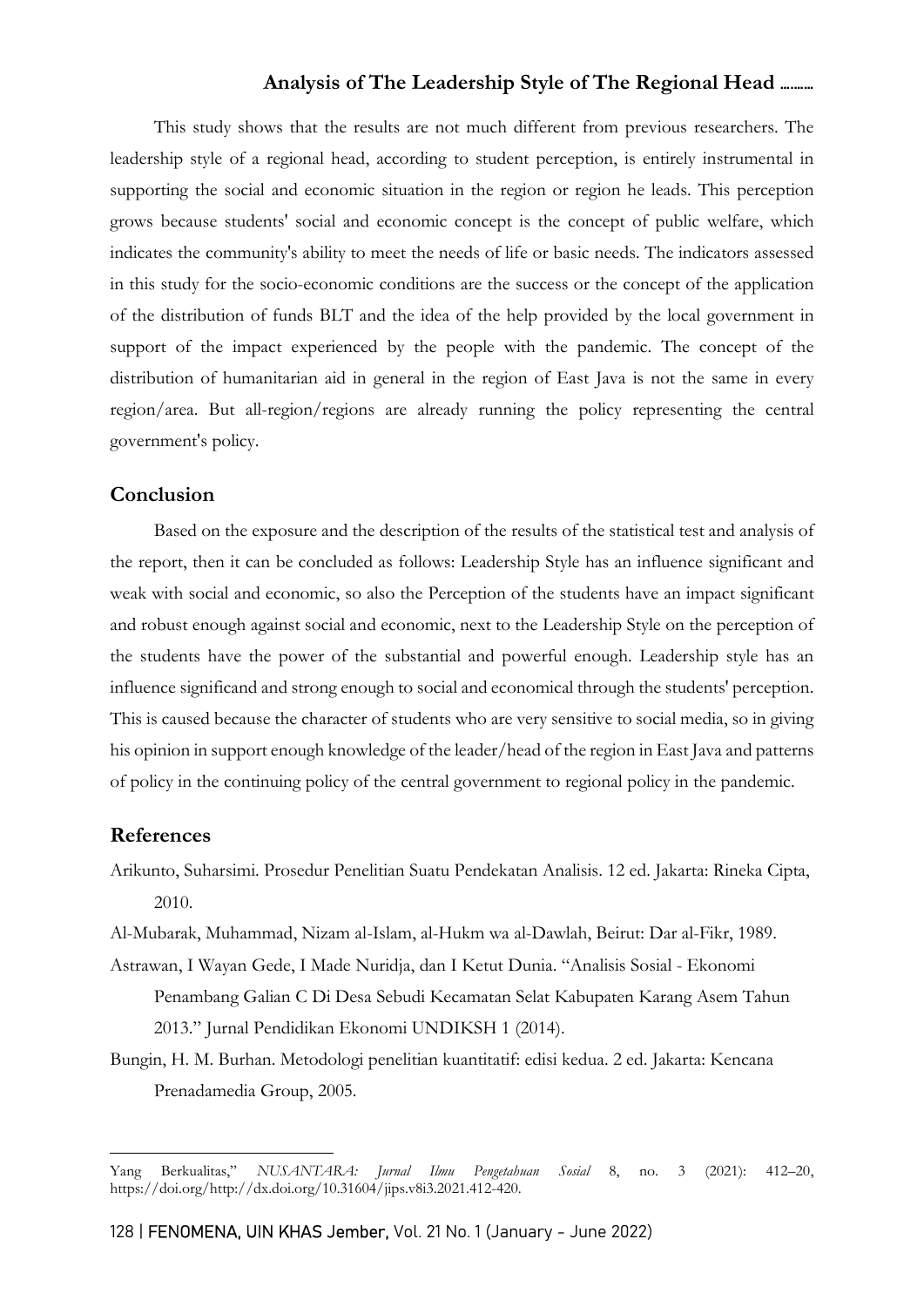- Didin, Hafidhuddin, dan Hendri Tanjung. Manajemen Syariah Dalam Praktik. 2 ed. Jakarta: Gema Insani Press, 2013.
- Furqon, Mohammad Amir, dan Moh. Amin Qudbi. "Pengaruh Leadership Style Terhadap Kinerja Masyarakat Pada BUMDES Rombasan Sumenep." Makro: Jurnal Manajemen dan Kewirausahaan 3, no. 1 (2018): 109–21. https://doi.org/10.36467/makro.2018.03.01.07.

Gilarso, T.S.J. Pengantar Ilmu Ekonomi Mikro (Revisi). Jakarta: Karnisius, 2003.

Kawung, Stasia Hellen, Johnny Hanny Posumah, dan Joorie Marhaen Ruru. "Pengaruh Leadership Style Kepala Desa Terhadap Peningkatan Pembangunan Ekonomi Masyarakat (Studi di Desa Koreng Kecamatan Tareran Kabupaten Minahasa Selatan)." Jurnal Administrasi Publik 5, no. 81 (2019): 21–27.

Koentjaraningrat. Pengantar Ilmu Antropologi (Revisi). Jakarta: Rineka Cipta, 2009.

- Makhfudz, Muhammad. "Karakteristik Pemimpin dan Leadership Style untuk Meningkatkan Daya Saing." Prosiding SNaPP: Sosial, Ekonomi, dan Humaniora 2, no. 1. ISSN 2089-3590 (2011): 505–10.
- Manik, Jeanne Darc N. "Kekuasaan Dan Kepemimpinan Sebagai Proses Sosial Dalam Masyarakat." Society 1, no. 1 (30 Juni 2013): 64–74. https://doi.org/10.33019/society.v1i1.43.
- Najati, M. Utsman. Psikologi dalam Al-Qur'an (Terapi Qur'ani dalam Penyembuhan Gangguan Kejiwaan). Diterjemahkan oleh M. Zaka Alfarisi. Bandung: Pustaka Setia, 2005.
- Nisjar, Karhi Winardi, dan J Winardi. Manajemen Strategik. Bandung: Mandar Maju, 1997.
- Nugroho, T. Sumarno. Sistem Intervensi Kesejahteraan Sosial. Jakarta: Rineka Cipta, 1982.
- Pusat Bahasa, Tim Penyusun Kamus. Kamus Besar Bahasa Indonesia. 4 ed. Jakarta: PT. Gramedia Pustaka, 2008.
- Pusdatin Kemenristekdikti Indonesia. Statistik Pendidikan Tinggi Tahun 2018 Pangkalan Data Pendidikan Tinggi. Jakarta: Pusdatin Iptek Dikti, Setjen, Kemenristekdikti, 2018.
- Robbins, Stephen P., dan Timothy A. Judge. Organizational Behavior. London: Pearson Education, 2017.
- Rosiana, Debby. "Pengaruh Persepsi Leadership Style Atasan Terhadap Motivasi Berprestasi Bawahan (Studi Pada Karyawan BCA Kantor Cabang Alam Sutera)." Jurnal Psikologi Esa Unggul 13, no. 02 (2 Desember 2015).
- Schacter, Daniel, Daniel Gilbert, Daniel Wegner, dan Bruce M Hood. Psychology. London, EN: Macmillan International Higher Education, 2011.
- Setiyorini, Nuning. "Analisis Leadership Style Perspektif Ekonomi Islam Pada UMKM Pengrajin Tas UD Grafika Ponorogo." Tesis/Disertasi, IAIN Ponorogo, 2020.